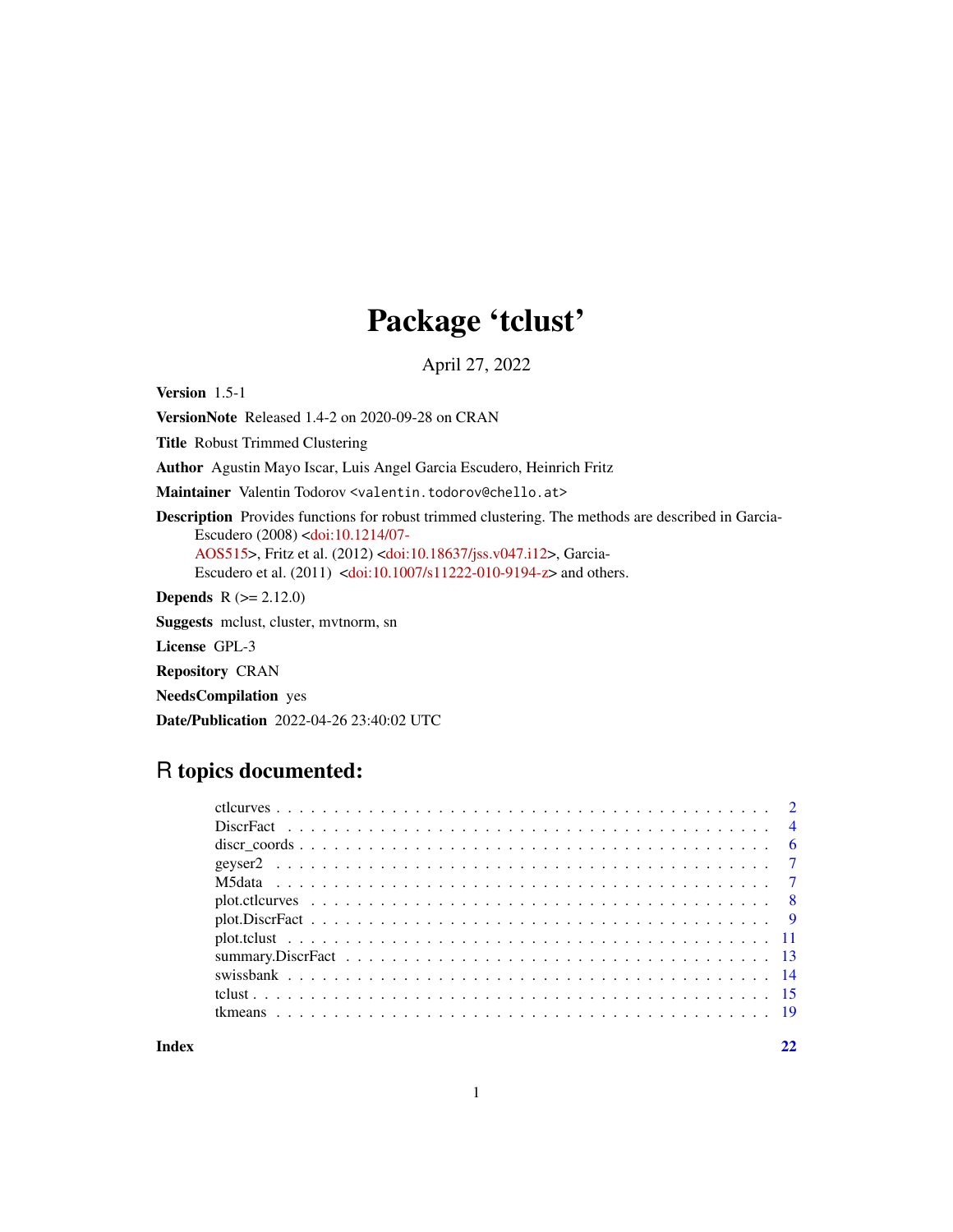<span id="page-1-0"></span>

#### Description

The function applies [tclust](#page-14-1) several times on a given dataset while parameters alpha and k are altered. The resulting object gives an idea of the optimal trimming level and number of clusters considering a particular dataset.

#### Usage

ctlcurves  $(x, k = 1:4, alpha = seq (0, 0.2, len = 6),$ restr.fact =  $50$ , trace =  $1, ...$ )

### Arguments

| $\times$   | A matrix or data frame of dimension n x p, containing the observations (row-<br>wise).                                                         |
|------------|------------------------------------------------------------------------------------------------------------------------------------------------|
| k          | A vector of cluster numbers to be checked. By default cluster numbers from 1<br>to 5 are examined.                                             |
| alpha      | A vector containing the alpha levels to be checked. By default alpha levels from<br>0 to 0.2 (continuously increased by $0.01$ ), are checked. |
| restr.fact | The restriction factor passed to <b>tclust</b> .                                                                                               |
|            | Further arguments (as e.g. restr), passed to tclust.                                                                                           |
| trace      | Defines the tracing level, which is set to 1 by default. Tracing level 2 gives<br>additional information on the current iteration.             |

#### Details

These curves show the values of the trimmed classification (log-)likelihoods when altering the trimming proportion alpha and the number of clusters k. The careful examination of these curves provides valuable information for choosing these parameters in a clustering problem. For instance, an appropriate k to be chosen is one that we do not observe a clear increase in the trimmed classification likelihood curve for k with respect to the k+1 curve for almost all the range of alpha values. Moreover, an appropriate choice of parameter alpha may be derived by determining where an initial fast increase of the trimmed classification likelihood curve stops for the final chosen k. A more detailed explanation can be found in García-Escudero et al. (2010).

#### Value

The function returns an S3 object of type ctlcurves with components:

par A list containing all the parameters passed to this function. obj An array containing the objective functions values of each computed clustersolution.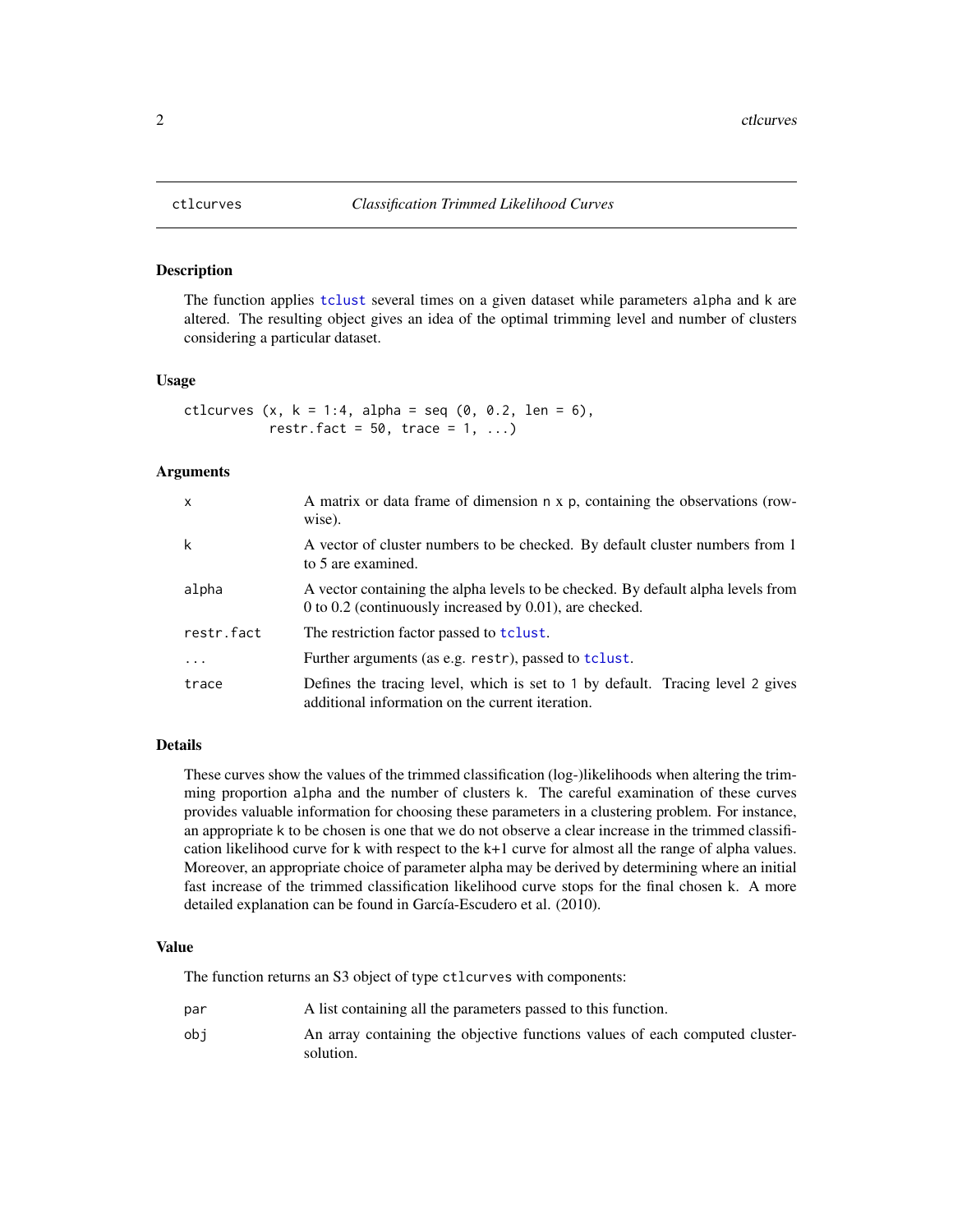#### <span id="page-2-0"></span>ctlcurves 3

min.weights An array containing the minimum cluster weight of each computed clustersolution.

So far there is no output available for print.ctlcurves. Use plot on an ctlcurves object for a graphical interpretation of it.

## Author(s)

Agustin Mayo Iscar, Luis Angel Garcia Escudero, Heinrich Fritz

#### References

García-Escudero, L.A.; Gordaliza, A.; Matrán, C. and Mayo-Iscar, A. (2010), "Exploring the number of groups in robust model-based clustering." Statistics and Computing, (Forthcoming). Preprint available at www.eio.uva.es/infor/personas/langel.html.

#### See Also

[plot.ctlcurves](#page-7-1)

```
## Not run:
#--- EXAMPLE 1 ------------------------------------------
sig \leftarrow diag(2)cen <- rep (1, 2)x \le rbind(mvtnorm:: rmvnorm(108, cen * 0, sig),
       mvtnorm::rmvnorm(162, cen * 5, sig * 6 - 2),
       mvtnorm::rmvnorm(30, cen * 2.5, sig * 50)
)
ctl \le ctlcurves (x, k = 1:4)## ctl-curves
plot (ctl) #  \leftarrow > selecting k = 2, alpha = 0.08
  ## the selected model
plot (tclust (x, k = 2, alpha = 0.08, restr.fact = 7))#--- EXAMPLE 2 ------------------------------------------
data (geyser2)
ctl <- ctlcurves (geyser2, k = 1:5)
  ## ctl-curves
plot (ctl) #+ --> selecting k = 3, alpha = 0.08
  ## the selected model
plot (tclust (geyser2, k = 3, alpha = 0.08, restr.fact = 5))
```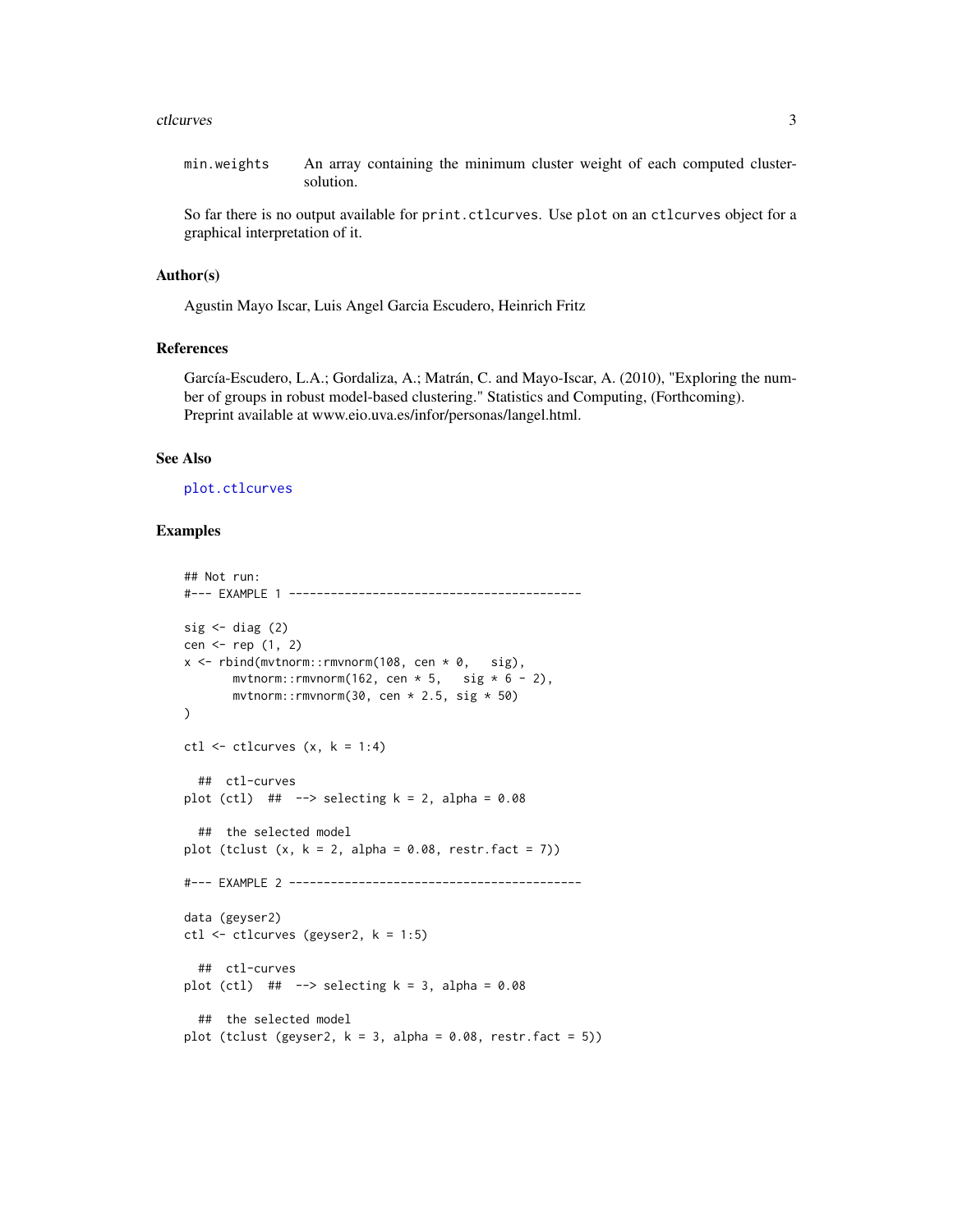```
#--- EXAMPLE 3 ------------------------------------------
data (swissbank)
ctl \le ctlcurves (swissbank, k = 1:5, alpha = seq (0, 0.3, by = 0.025))
 ## ctl-curves
plot (ctl) #+ --> selecting k = 2, alpha = 0.1
 ## the selected model
plot (tclust (swissbank, k = 2, alpha = 0.1, restr.fact = 50))
## End(Not run)
```
<span id="page-3-1"></span>DiscrFact *Discriminant Factor Analysis for tclust Objects*

#### Description

Analyzes a tclust-object by calculating discriminant factors and comparing the quality of the actual cluster assignments and the second best possible assignment for each observation. Discriminant factors, measuring the strength of the "trimming" decision may also be defined. Cluster assignments of observations with large discriminant factors are considered as "doubtful" decisions. Silhouette plots give a graphical overview of the discriminant factors distribution (see [plot.DiscrFact](#page-8-1)). More details can be found in García-Escudero et al. (2010).

#### Usage

```
DiscrFact(x, threshold = 1/10)
```
#### Arguments

| $\mathsf{x}$ | A tclust object.                                                                 |
|--------------|----------------------------------------------------------------------------------|
| threshold    | A cluster assignment or a trimming decision for an observation with a discrimi-  |
|              | nant factor larger than $log(threshold)$ is considered as a "doubtful" decision. |

#### Details

This function compares the actual (best) assignment of each observation to its second best possible assignment. This comparison is based on the discriminant factors of each observation, which are calculated here. If the discriminant factor of an observation is larger than a given level (log (threshold)), the observation is considered as "doubtfully" assigned to a cluster. More information is shown when [plotting](#page-8-1) the returned DiscrFact object.

<span id="page-3-0"></span>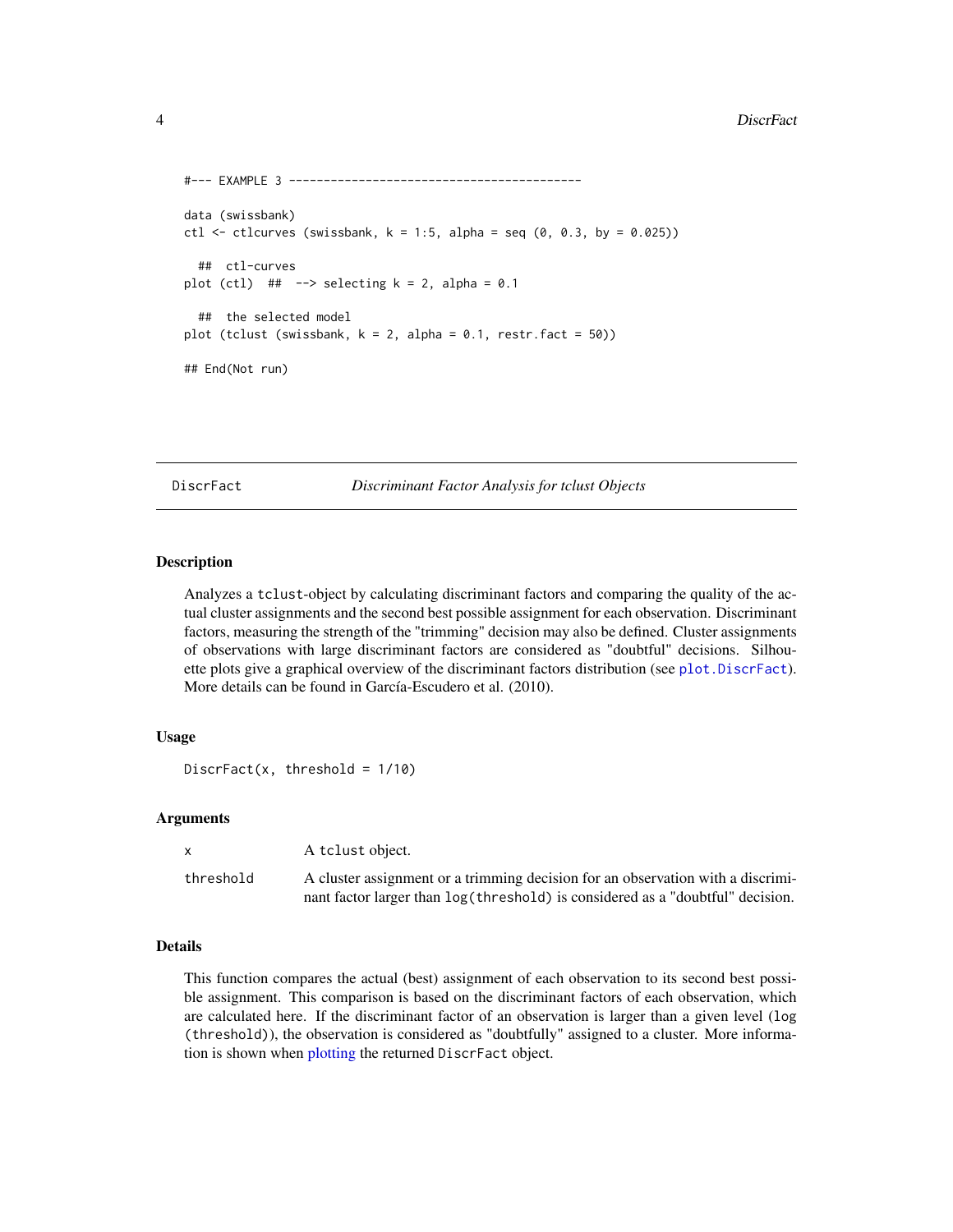#### <span id="page-4-0"></span>DiscrFact 5

## Value

The function returns an S3 object of type DiscrFact containing the following components:

| X          | A tclust object.                                                                                                                      |
|------------|---------------------------------------------------------------------------------------------------------------------------------------|
| ylimmin    | A minimum y-limit calculated for plotting purposes.                                                                                   |
| ind        | The actual cluster assignment.                                                                                                        |
| ind2       | The second most likely cluster assignment for each observation.                                                                       |
| disc       | The (weighted) likelihood of the actual cluster assignment of each observation.                                                       |
| disc2      | The (weighted) likelihood of the second best cluster assignment of each obser-<br>vation.                                             |
| assignfact | The factor log (disc/disc2).                                                                                                          |
| threshold  | The threshold used for deciding whether assignfact indicates a "doubtful" as-<br>signment.                                            |
|            | mean. Discreasing A vector of length $k + 1$ containing the mean discriminant factors for each clus-<br>ter (including the outliers). |

## Author(s)

Agustin Mayo-Iscar, Luis Angel García-Escudero, Heinrich Fritz

#### References

García-Escudero, L.A.; Gordaliza, A.; Matrán, C. and Mayo-Iscar, A. (2011), "Exploring the number of groups in robust model-based clustering." *Statistics and Computing*, 21 pp. 585-599, <doi:10.1007/s11222-010-9194-z>

## See Also

[plot.DiscrFact](#page-8-1)

```
sig \leftarrow diag(2)cen <- rep (1, 2)
x \le rbind(mvtnorm::rmvnorm(360, cen * 0, sig),
       mvtnorm::rmvnorm(540, cen * 5, sig * 6 - 2),
       mvtnorm::rmvnorm(100, cen * 2.5, sig * 50)
\mathcal{L}clus.1 <- tclust (x, k = 2, alpha = 0.1, restr.fact = 12)clus.2 \leftarrow tclust (x, k = 3, alpha = 0.1, restr.fact = 1)
  ## restr.fact and k are chosen improperly for pointing out the
  ## difference in the plot of DiscrFact
dsc.1 <- DiscrFact (clus.1)
plot(dsc.1)
dsc.2 <- DiscrFact (clus.2)
```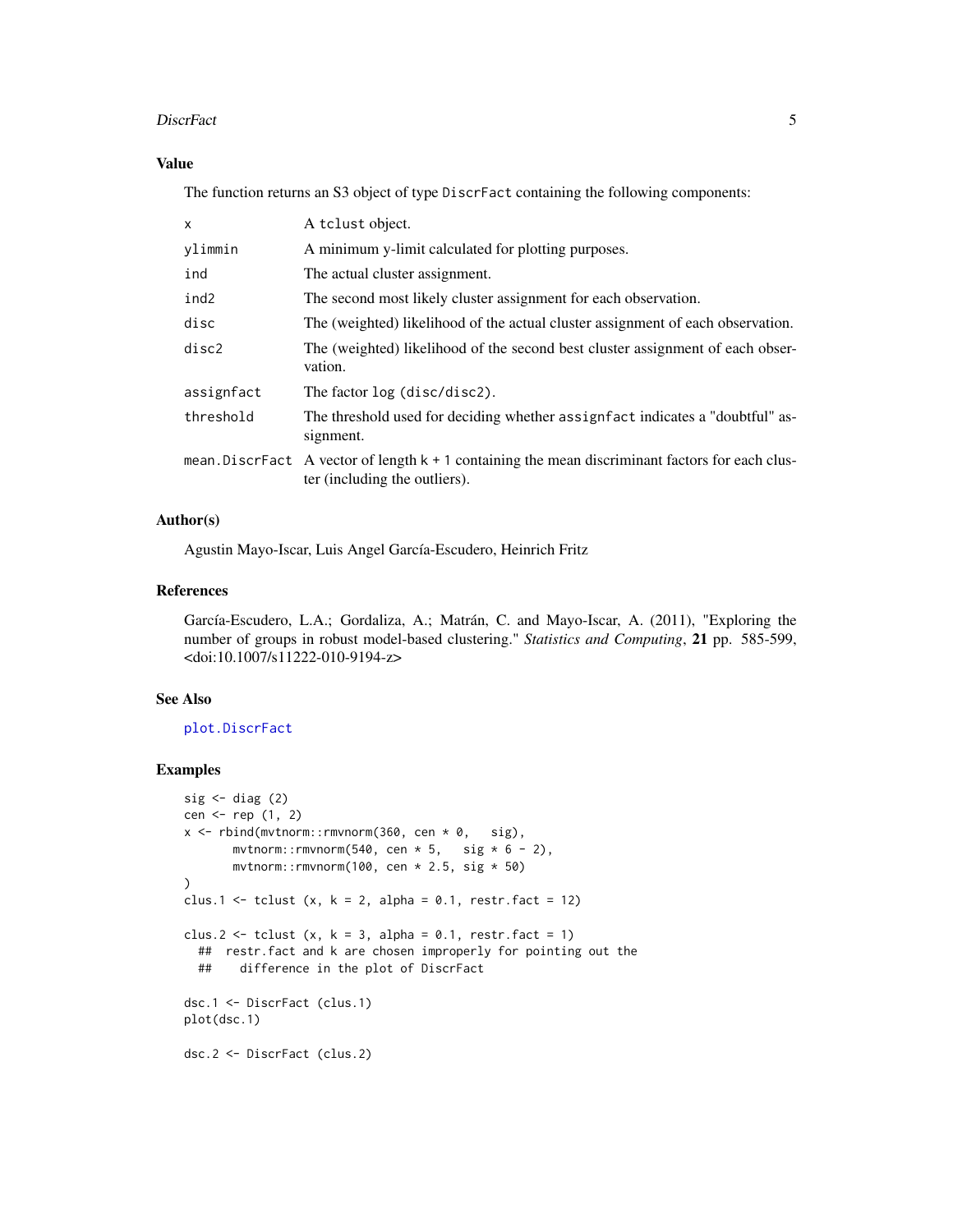```
plot (dsc.2)
```
<span id="page-5-1"></span>

#### discr\_coords *Discriminant coordinates/canonical variates of tclust objects*

#### Description

Computes the two first discriminant coordinates (canonical coordinates) directly from a tclust object to obtain a graphical representations of cluster solutions in higher dimensional  $(p > 2)$  cases.

#### Usage

```
discr_coords(x, equal.weights)
```
#### Arguments

## x A tclust object. equal.weights A logical value, controlling whether the clusters should be considered as equalsized (TRUE) when combining their covariance structures, or if their actual size shall be considered (FALSE). By default value x\$par\$equal.weights is assumed.

#### Details

The functionality of discr\_coords is directly derived from discrcoord as implemented in the package "fpc" by Christian Hennig. It has been adopted in order to directly use the covariance information contained in the tclust-object. The function fails, if "store.x = FALSE" is specified in [tclust](#page-14-1), because the original data matrix is required here.

#### Value

A two-dimensional matrix, containing the canonical coordinates of all observations given by the tclust-object.

#### Author(s)

Agustin Mayo Iscar, Luis Angel Garcia Escudero, Heinrich Fritz

#### References

Hennig, C. and Christlieb, N. (2002), "Validating visual clusters in large datasets: fixed point clusters of spectral features.", Computational Statistics and Data Analysis Vol.40, 723-739.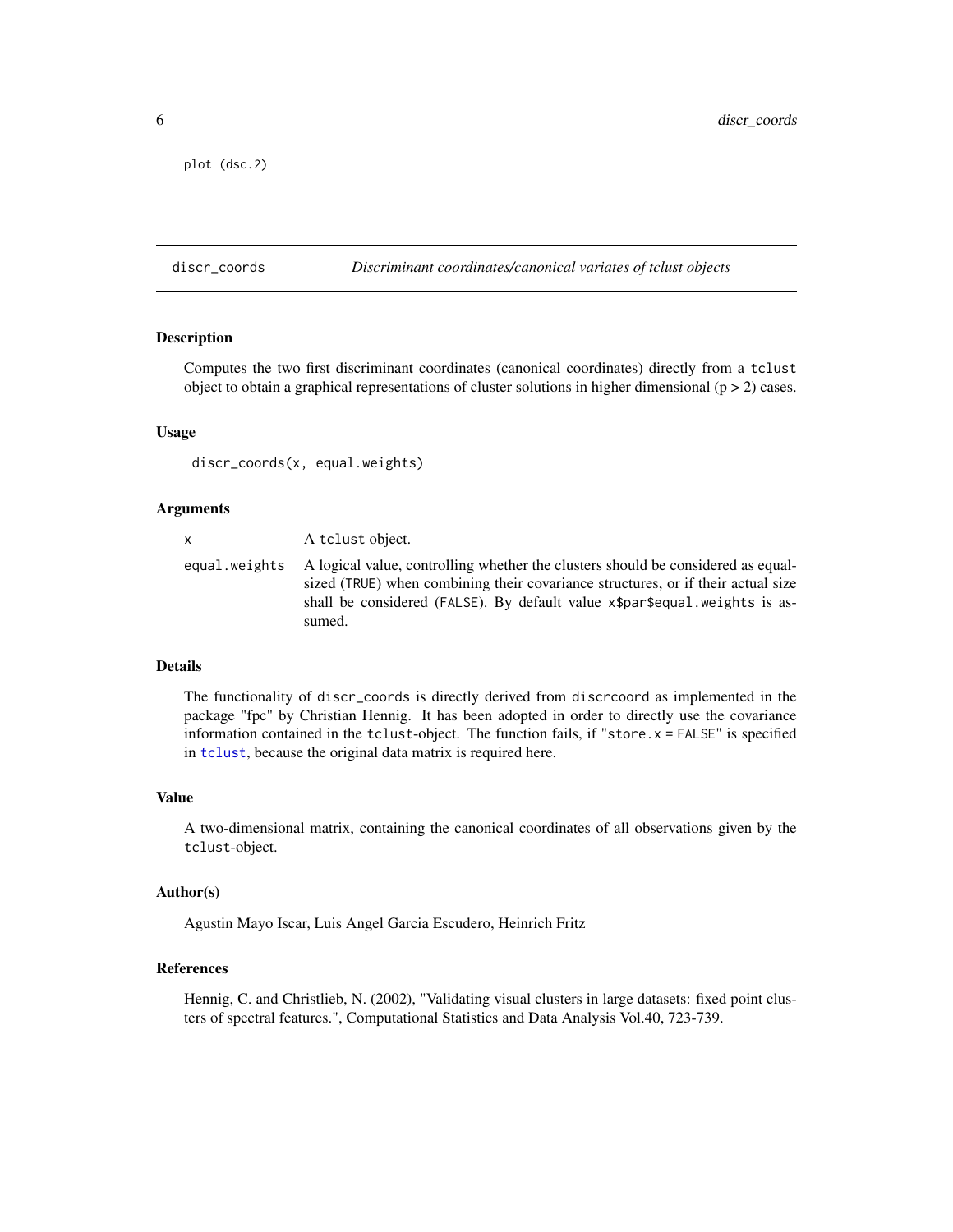<span id="page-6-0"></span>

#### Description

A bivariate data set obtained from the Old Faithful Geyser, containing the eruption length and the length of the previous eruption for 271 eruptions of this geyser in minutes.

#### Usage

data(geyser2)

#### Format

Eruption length The eruption length in minutes.

Previous eruption length The length of the previous eruption in minutes.

## Source

This particular data structure can be obtained by applying the following code to the "Old Faithful Geyser" (faithful data set (Härdle 1991) in the package datasets):  $f1 < -$  faithful[,1] geyser2 <- cbind (f1[-length(f1)], f1[-1])

colnames (geyser2) <- c("Eruption length", "Previous eruption length")

#### References

García-Escudero, L.A.; Gordaliza, A. (1999). "Robustness properties of k-means and trimmed kmeans". Journal of the American Statistical Assoc., Vol.94, No.447, 956-969. Härdle, W. (1991). "Smoothing Techniques with Implementation in S.", New York: Springer.

M5data *Mixture M5 Data*

#### Description

A bivariate data set obtained from three normal bivariate distributions with different scales and proportions 1:2:2. One of the components is very overlapped with another one. A 10% background noise is added uniformly distributed in a rectangle containing the three normal components and not very overlapped with the three mixture components. A precise description of the M5 data set can be found in García-Escudero et al. (2008).

#### Usage

data(M5data)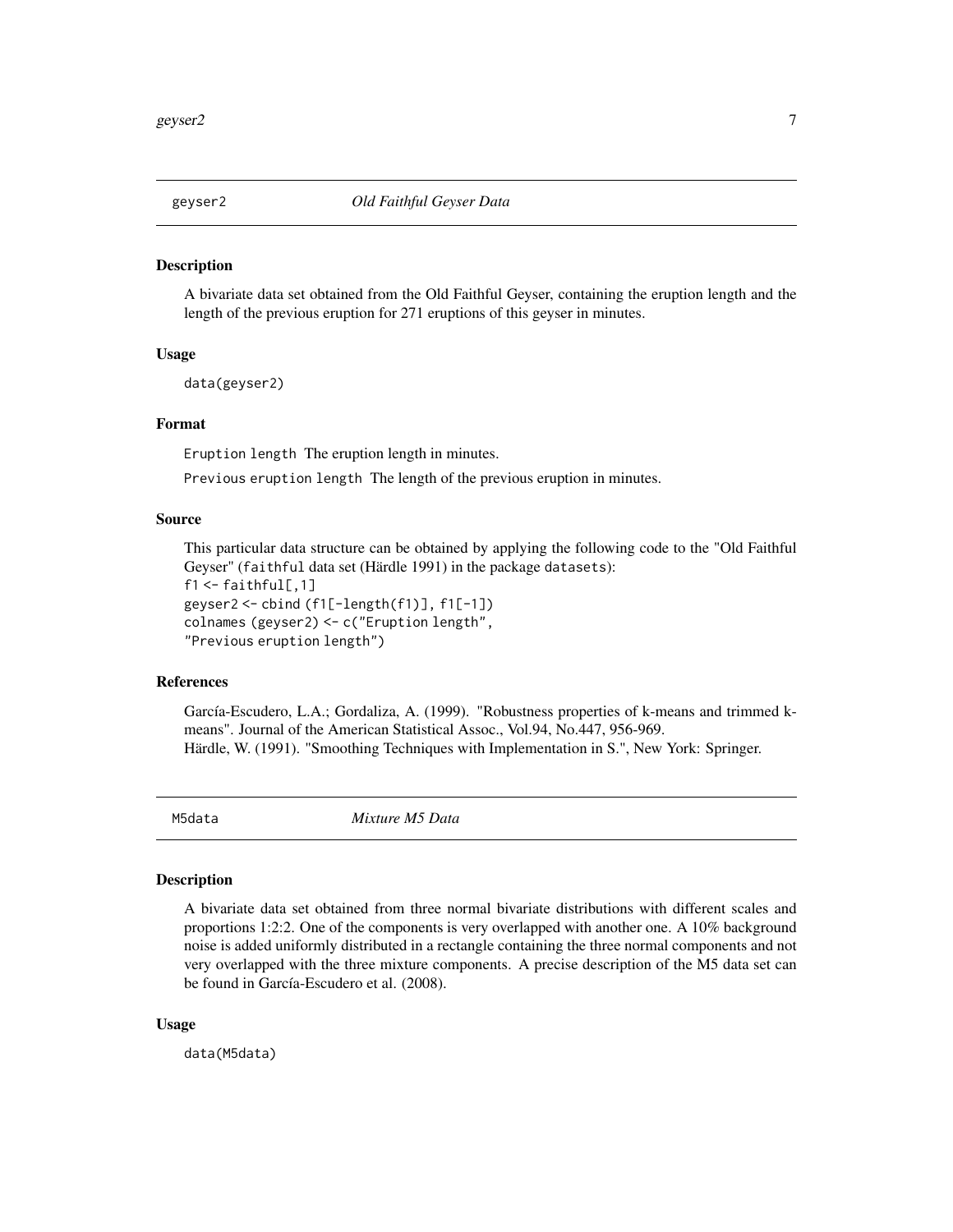#### <span id="page-7-0"></span>Format

The first two columns are the two variables. The last column is the true classification vector where symbol "0" stands for the contaminating data points.

## Source

García-Escudero, L.A.; Gordaliza, A.; Matrán, C. and Mayo-Iscar, A. (2008), "A General Trimming Approach to Robust Cluster Analysis". Annals of Statistics, Vol.36, pp. 1324-1345. Technical report available at http://www.eio.uva.es/inves/grupos/representaciones/trTCLUST.pdf

<span id="page-7-1"></span>plot.ctlcurves *plot Method for ctlcurves Objects*

#### Description

The plot method for class ctlcurves: This function plots a ctlcurves object, comparing the target functions values with different values of parameter restr.fact.

#### Usage

|  |  |  | ## S3 method for class 'ctlcurves'                      |  |  |  |
|--|--|--|---------------------------------------------------------|--|--|--|
|  |  |  | $plot(x, what = c ("obj", "min.weights", "doubleful").$ |  |  |  |
|  |  |  | main, xlab, ylab, xlim, ylim, col, lty = $1, $ )        |  |  |  |

#### Arguments

| The ctlcurves object to be printed.                                                                     |
|---------------------------------------------------------------------------------------------------------|
| A string indicating which type of plot shall be drawn. See the details section for<br>more information. |
| A character-string containing the title of the plot.                                                    |
| xlab, ylab, xlim, ylim                                                                                  |
| Arguments passed to plot().                                                                             |
| A single value or vector of line colors passed to lines.                                                |
| A single value or vector of line types passed to lines.                                                 |
| Arguments to be passed to or from other methods.                                                        |
|                                                                                                         |

#### Details

These curves show the values of the trimmed classification (log-)likelihoods when altering the trimming proportion alpha and the number of clusters k. The careful examination of these curves provides valuable information for choosing these parameters in a clustering problem. For instance, an appropriate k to be chosen is one that we do not observe a clear increase in the trimmed classification likelihood curve for k with respect to the k+1 curve for almost all the range of alpha values. Moreover, an appropriate choice of parameter alpha may be derived by determining where an initial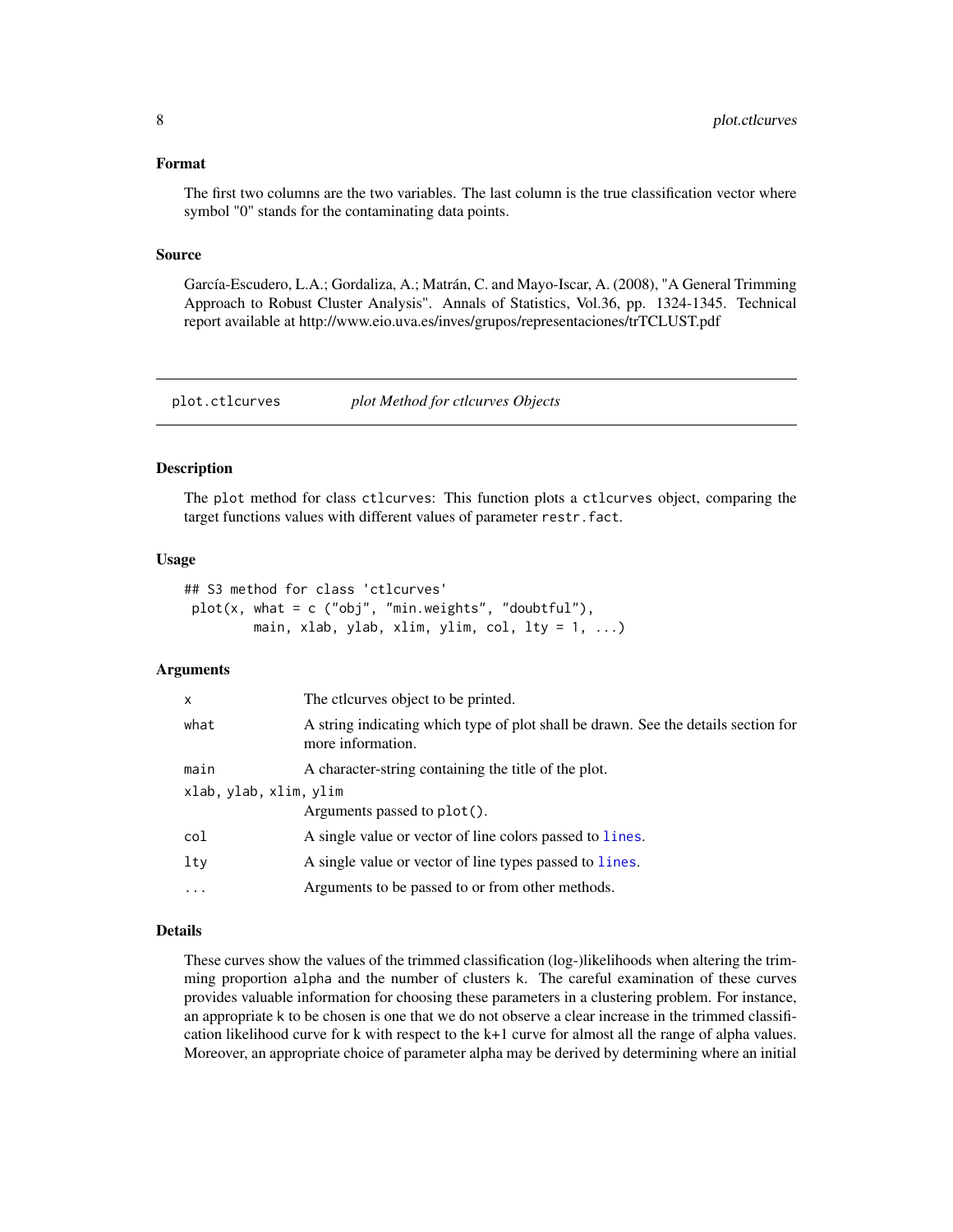## <span id="page-8-0"></span>plot.DiscrFact 9

fast increase of the trimmed classification likelihood curve stops for the final chosen k. A more detailed explanation can be found in García-Escudero et al. (2010).

This function implements a series of plots, which display characteristic values of the each model, computed with different values for k and alpha. The plot type is selected by setting argument what to one of the following values:

"obj" Objective function values.

"min.weights" The minimum cluster weight found for each computed model. This plot is intended to spot spurious clusters, which in general yield quite small weights.

"doubtful" The number of "doubtful" decisions identified by [DiscrFact](#page-3-1).

#### Author(s)

Agustin Mayo Iscar, Luis Angel Garcia Escudero, Heinrich Fritz

#### References

García-Escudero, L.A.; Gordaliza, A.; Matrán, C. and Mayo-Iscar, A. (2010), "Exploring the number of groups in robust model-based clustering." Statistics and Computing, (Forthcoming). Preprint available at www.eio.uva.es/infor/personas/langel.html.

#### Examples

```
sig \leftarrow diag(2)cen <- rep (1, 2)
x \le rbind(mvtnorm::rmvnorm(108, cen * 0, sig),
       mvtnorm::rmvnorm(162, cen * 5, sig * 6 - 2),
       mvtnorm::rmvnorm(30, cen * 2.5, sig * 50)
)
ctl < -ctlcuves(x, k = 1:4)plot(ctl)
```
<span id="page-8-1"></span>plot.DiscrFact *plot Method for DiscrFact Objects*

## Description

The plot method for class DiscrFact: Next to a plot of the tclust object which has been used for creating the DiscrFact object, a silhouette plot indicates the presence of groups with a large amount of doubtfully assigned observations. A third plot similar to the standard tclust plot serves to highlight the identified doubtful observations.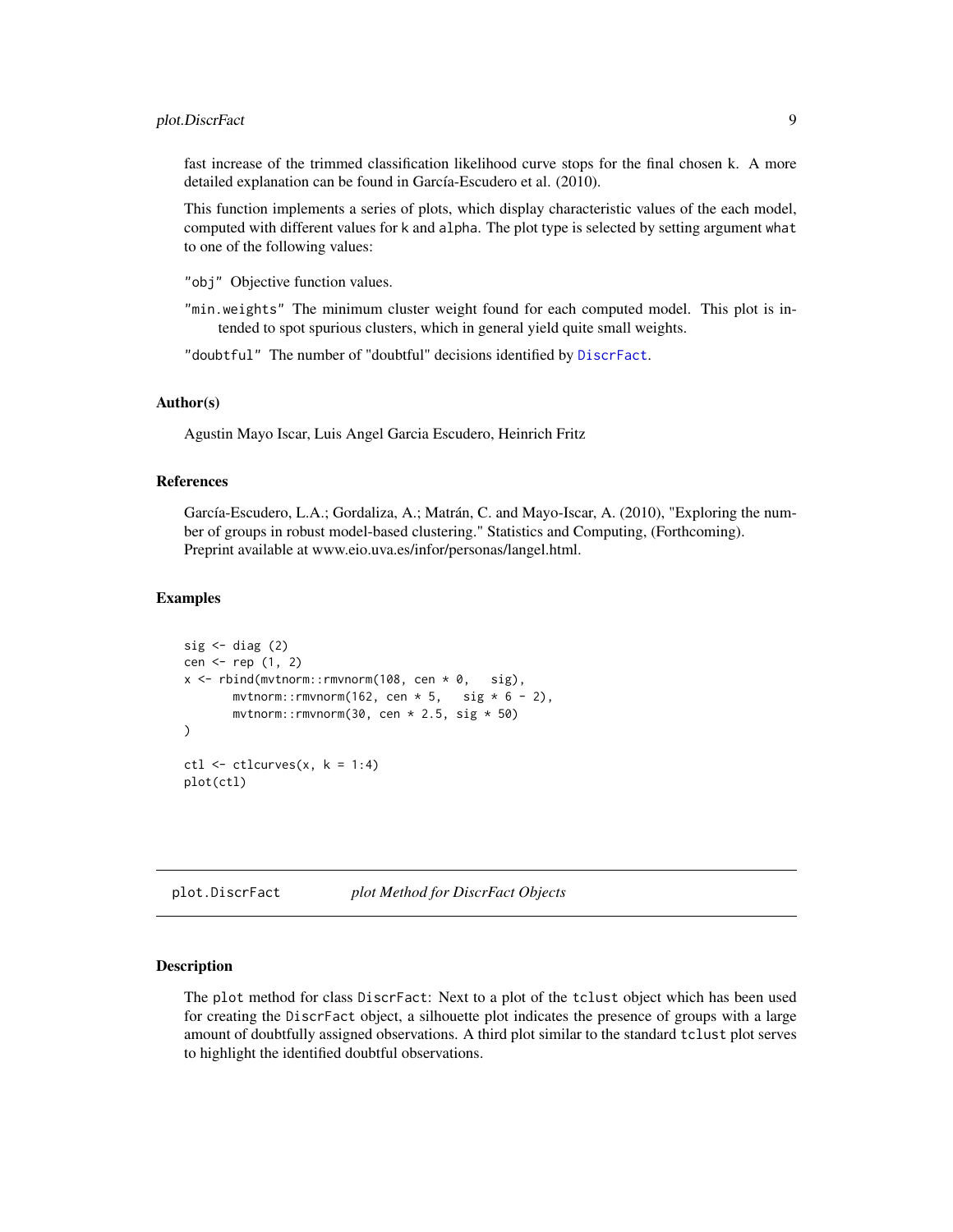#### Usage

```
## S3 method for class 'DiscrFact'
plot(x, enum.plots = FALSE, ...)plot_DiscrFact_p2 (x, xlab = "Discriminant Factor",
                  ylab = "Clusters", main, xlim,
                  print.Discr = TRUE, main.pre, ...)
```

```
plot_DiscrFact_p3 (x, main = "Doubtful Assignments", col, pch,
                  col.nodoubt = grey(0.8), by. cluster = FALSE,...)
```
## Arguments

| X                    | An object of class "DiscrFact" as from DiscrFact ().                                                         |  |  |
|----------------------|--------------------------------------------------------------------------------------------------------------|--|--|
| enum.plots           | A logical value indicating whether the plots shall be enumerated in their title<br>("(a)", "(b)", "(c)",     |  |  |
| xlab, ylab, xlim     |                                                                                                              |  |  |
|                      | Arguments passed to funcion plot. tclust.                                                                    |  |  |
| main                 | Argument passed to funcion plot().                                                                           |  |  |
| print.Discr          | A logical value indicating whether each clusters mean discriminant factor shall<br>be plotted                |  |  |
| main.pre             | An optional string which is appended to the plot's caption.                                                  |  |  |
| pch, col             | Arguments passed to function plot().                                                                         |  |  |
| col.nodoubt          | Color of all observations not considered as to be assigned doubtfully.                                       |  |  |
| by.cluster           | Logical value indicating whether parameters pch and col refer to observations<br>(FALSE) or clusters (TRUE). |  |  |
| $\ddot{\phantom{0}}$ | Arguments to be passed to or from other methods.                                                             |  |  |

#### Details

plot.DiscrFact.p2 displays a silhouette plot based on the discriminant factors of the observations. A solution with many large discriminant factors is not reliable. Such clusters can be identified with this silhouette plot. Thus plot.DiscrFact.p3 displays the dataset, highlighting observations with discriminant factors greater than the given threshold. Function plot.DiscrFact combines the standard plot of a tclust object, and the two plots introduced here.

## Value

No return value is provided.

## Author(s)

Agustin Mayo Iscar, Luis Angel García Escudero, Heinrich Fritz

<span id="page-9-0"></span>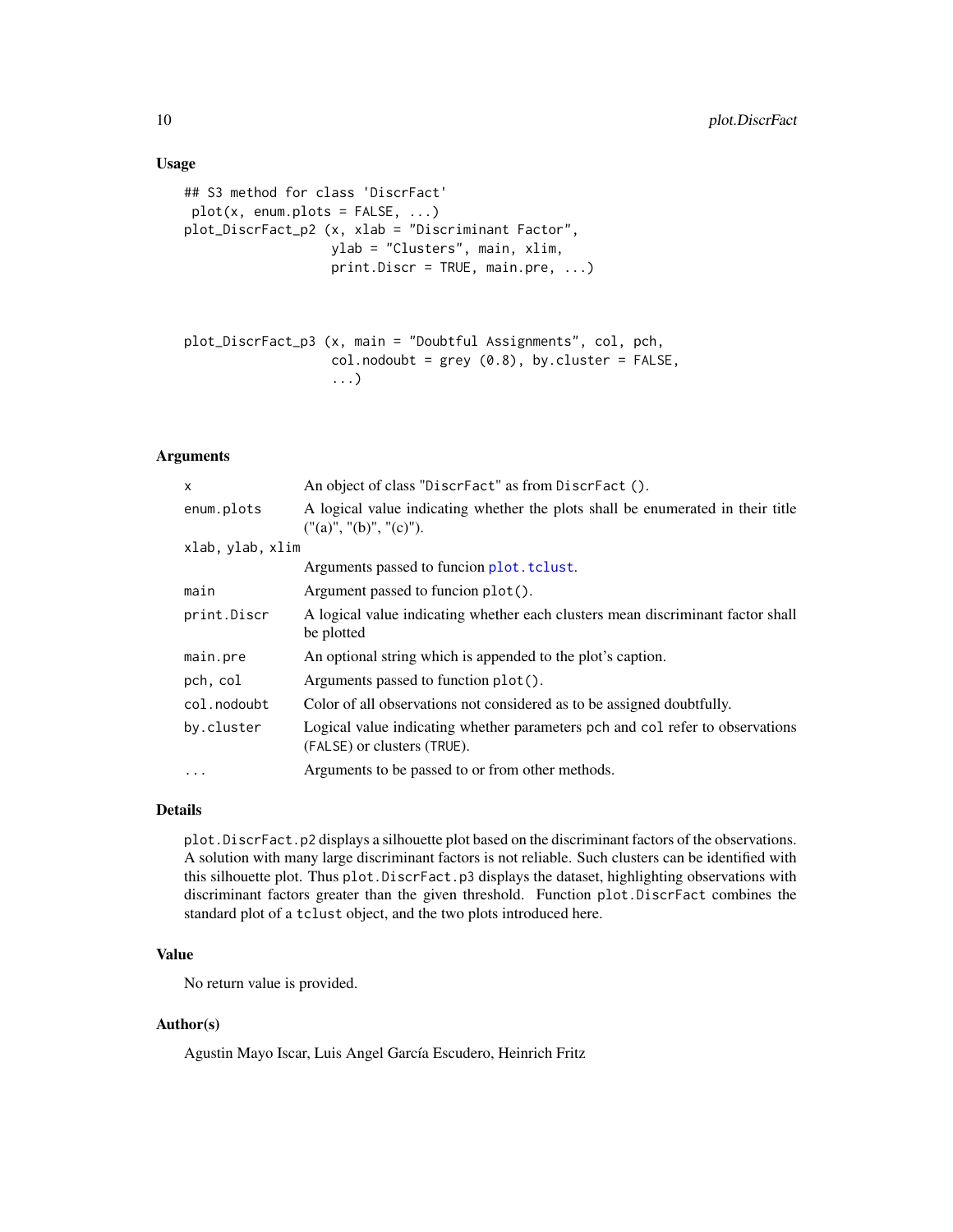#### <span id="page-10-0"></span>plot.tclust 11

#### References

García-Escudero, L.A.; Gordaliza, A.; Matrán, C. and Mayo-Iscar, A. (2010), "Exploring the number of groups in robust model-based clustering." Statistics and Computing, (Forthcoming). Preprint available at www.eio.uva.es/infor/personas/langel.html.

## Examples

```
sig \leftarrow diag(2)cen <- rep (1, 2)
x \le rbind(mvtnorm::rmvnorm(360, cen * 0, sig),
       mvtnorm::rmvnorm(540, cen * 5, sig * 6 - 2),
       mvtnorm::rmvnorm(100, cen * 2.5, sig * 50)
)
clus.1 <- tclust (x, k = 2, alpha=0.1, restr.fact=12)clus.2 \leftarrow tclust (x, k = 3, alpha=0.1, restr.fact=1)
dsc.1 <- DiscrFact (clus.1)
plot(dsc.1)
dsc.2 <- DiscrFact (clus.2)
plot (dsc.2)
dev.off ()
plot_DiscrFact_p2 (dsc.1)
plot_DiscrFact_p3 (dsc.2)
```
<span id="page-10-1"></span>

plot.tclust *plot Method for tclust Objects*

## <span id="page-10-2"></span>Description

The plot method for classes tclust and tkmeans.

#### Usage

```
## S3 method for class 'tclust'
plot(x, \ldots)## S3 method for class 'tkmeans'
plot(x, \ldots)
```
#### **Arguments**

x The tclust or tkmeans object to be displayed.

... Further (optional) arguments which specify the details of the resulting plot (see section "Further Arguments").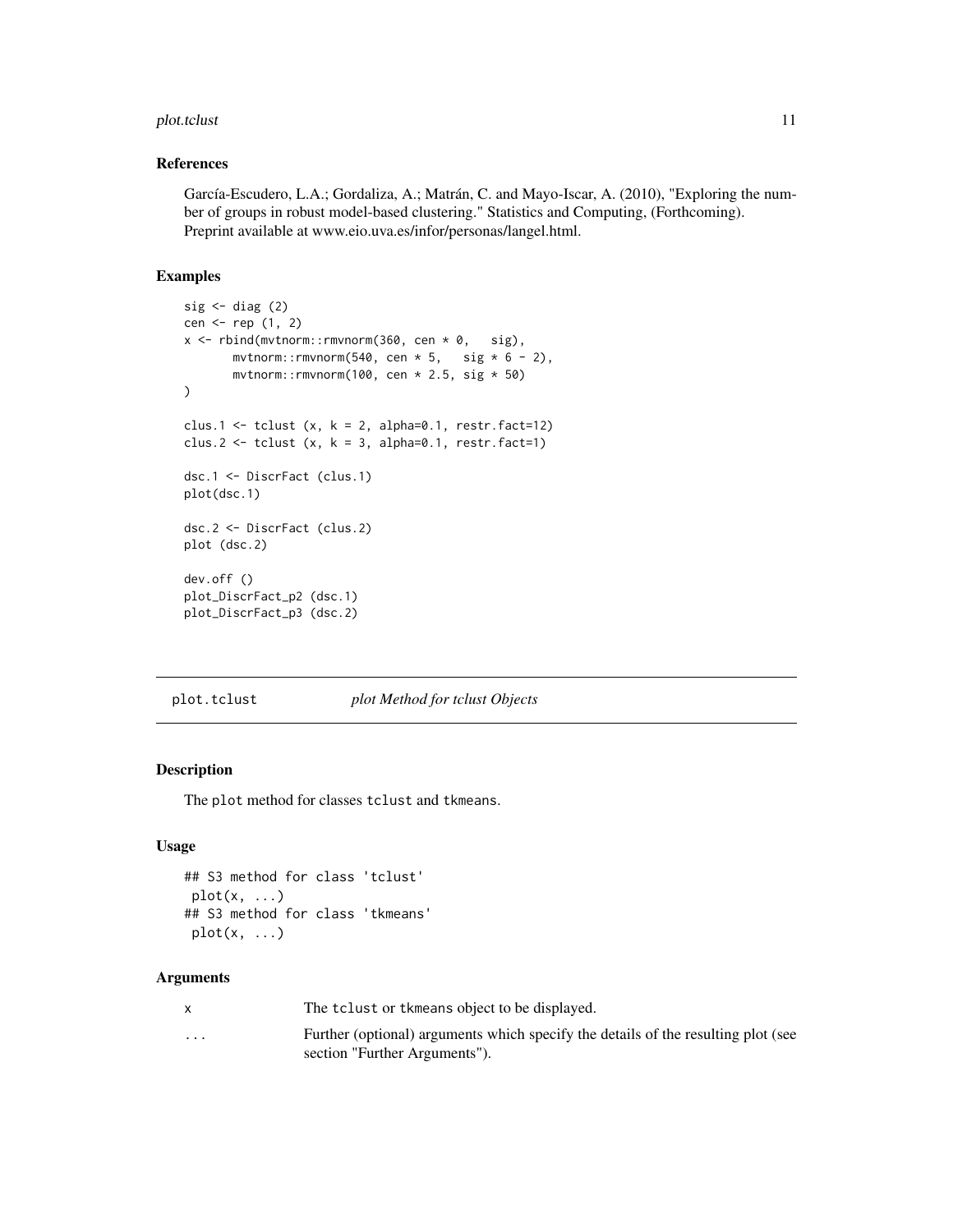#### <span id="page-11-0"></span>Details

One and two dimensional structures are treated separately (e.g. tolerance intervals/ellipses are displayed). Higher dimensional structures are displayed by plotting the two first Fisher's canonical coordinates (evaluated by [discr\\_coords](#page-5-1)) and derived from the final cluster assignments (trimmed observations are not taken into account). plot. tclust. Nd can be called with one or two-dimensional tclust-objects too. The function fails, if "store.x = FALSE" is specified in [tclust](#page-14-1), because the original data matrix is required here.

#### Further Arguments

- xlab, ylab, xlim, ylim, pch, col Arguments passed to plot().
- main The title of the plot. Use "/p" for displaying the chosen parameters alpha and k or "/r" for plotting the chosen restriction (tclust only).
- main.pre An optional string which is added to the plot's caption.
- sub A string specifying the subtitle of the plot. Use "/p" (default) for displaying the chosen parameters alpha and k, "/r" for plotting the chosen restriction (tclust only) and "/pr" for both.
- sub1 A secondary (optional) subtitle.
- labels A string specifying the type of labels to be drawn. Either "none" (default), "cluster" or "observation" can be specified. If specified, parameter pch is ignored.
- text A vector of length n (the number of observations) containing strings which are used as labels for each observation. If specified, the parameters labels and pch are ignored.
- by.cluster Logical value indicating whether parameters pch and col refer to observations (FALSE) or clusters (TRUE).
- jitter.y Logical value, specifying whether the drawn values shall be jittered in y-direction for better visibility of structures in 1 dimensional data.
- tol The tolerance interval. 95% tolerance ellipsoids (assuming normality) are plotted by default (tclust only).
- tol.col, tol.lty, tol.lwd Vectors of length k or 1 containing the col, lty and lwd arguments for the tolerance ellipses/lines (tclust only).

#### Author(s)

Agustin Mayo Iscar, Luis Angel Garcia Escudero, Heinrich Fritz

```
#--- EXAMPLE 1------------------------------
sig \leftarrow diag(2)cen \leq rep (1, 2)x \le - rbind(mvtnorm::rmvnorm(360, cen * 0, sig),
       mvtnorm::rmvnorm(540, cen * 5, sig * 6 - 2),
       mvtnorm::rmvnorm(100, cen * 2.5, sig * 50))
# Two groups and 10% trimming level
a \leftarrow tclust (x, k = 2, alpha = 0.1, restr.fact = 12)
```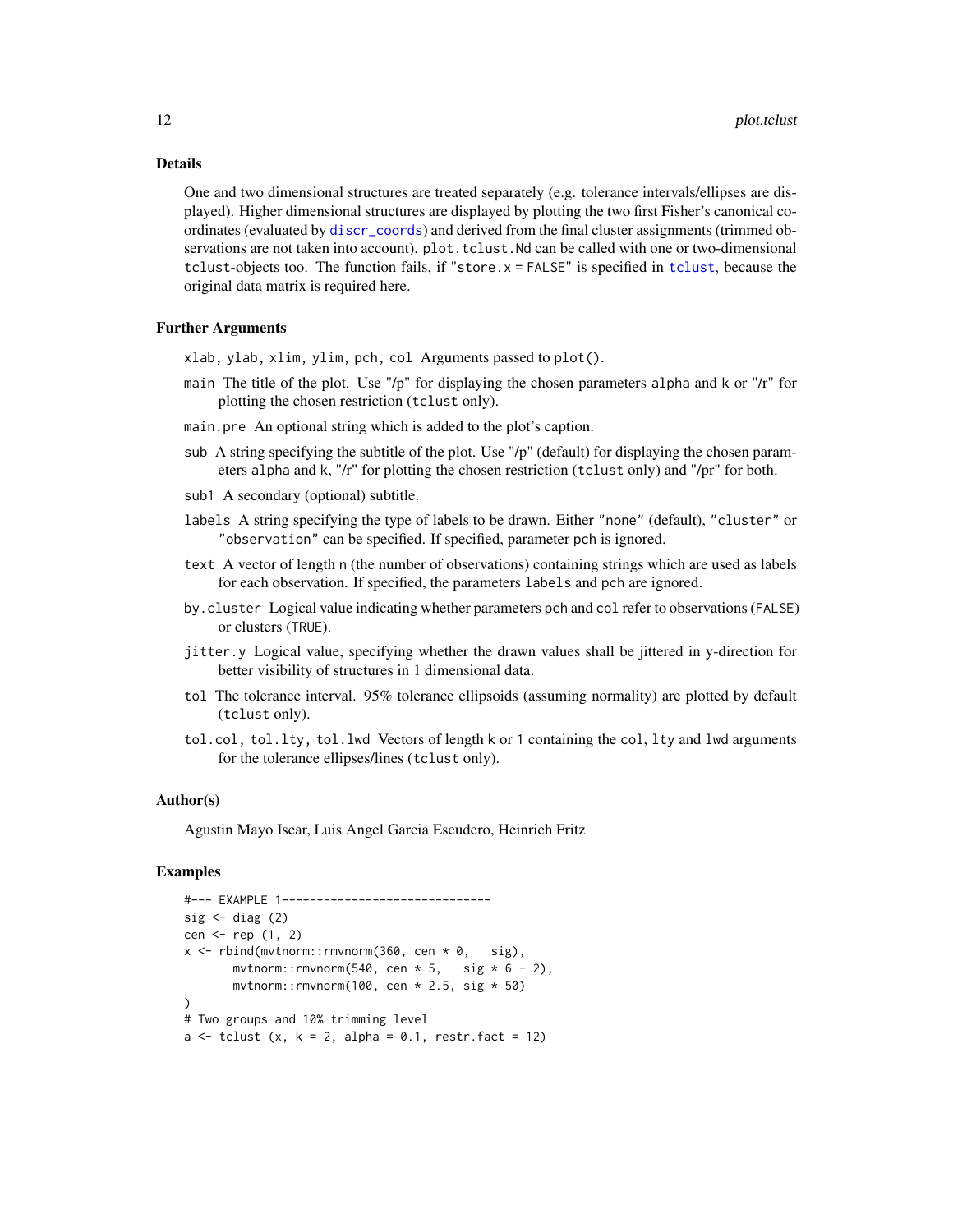```
plot (a)
plot (a, labels = "observation")
plot (a, labels = "cluster")
plot (a, by.cluster = TRUE)
#--- EXAMPLE 2------------------------------
x \leq -c (rnorm(72,0, 1),
rnorm(108, 10, 1),
rnorm(20, 2.5, 10))
a \leftarrow tkmeans (x, k = 2, alpha = 0.1)plot (a, jitter.y = TRUE)
```
summary.DiscrFact *summary Method for DiscrFact Objects*

## Description

The [summary](#page-0-0) method for class DiscrFact.

#### Usage

```
## S3 method for class 'DiscrFact'
summary(object, hide.emtpy = TRUE, show.clust, show.alt, ...)
```
## Arguments

| object     | An object of class "DiscrFact" as from DiscrFact ().                                                       |
|------------|------------------------------------------------------------------------------------------------------------|
| hide.emtpy | A logical value specifying whether clusters without doubtful assignment shall<br>be hidden.                |
| show.clust | A logical value specifying whether the number of doubtful assignments per clus-<br>ter shall be displayed. |
| show.alt   | A logical value specifying whether the alternative cluster assignment shall be<br>displayed.               |
| $\cdots$   | Arguments passed to or from other methods.                                                                 |

#### Value

No return value is provided.

#### Author(s)

Agustin Mayo Iscar, Luis Angel Garcia Escudero, Heinrich Fritz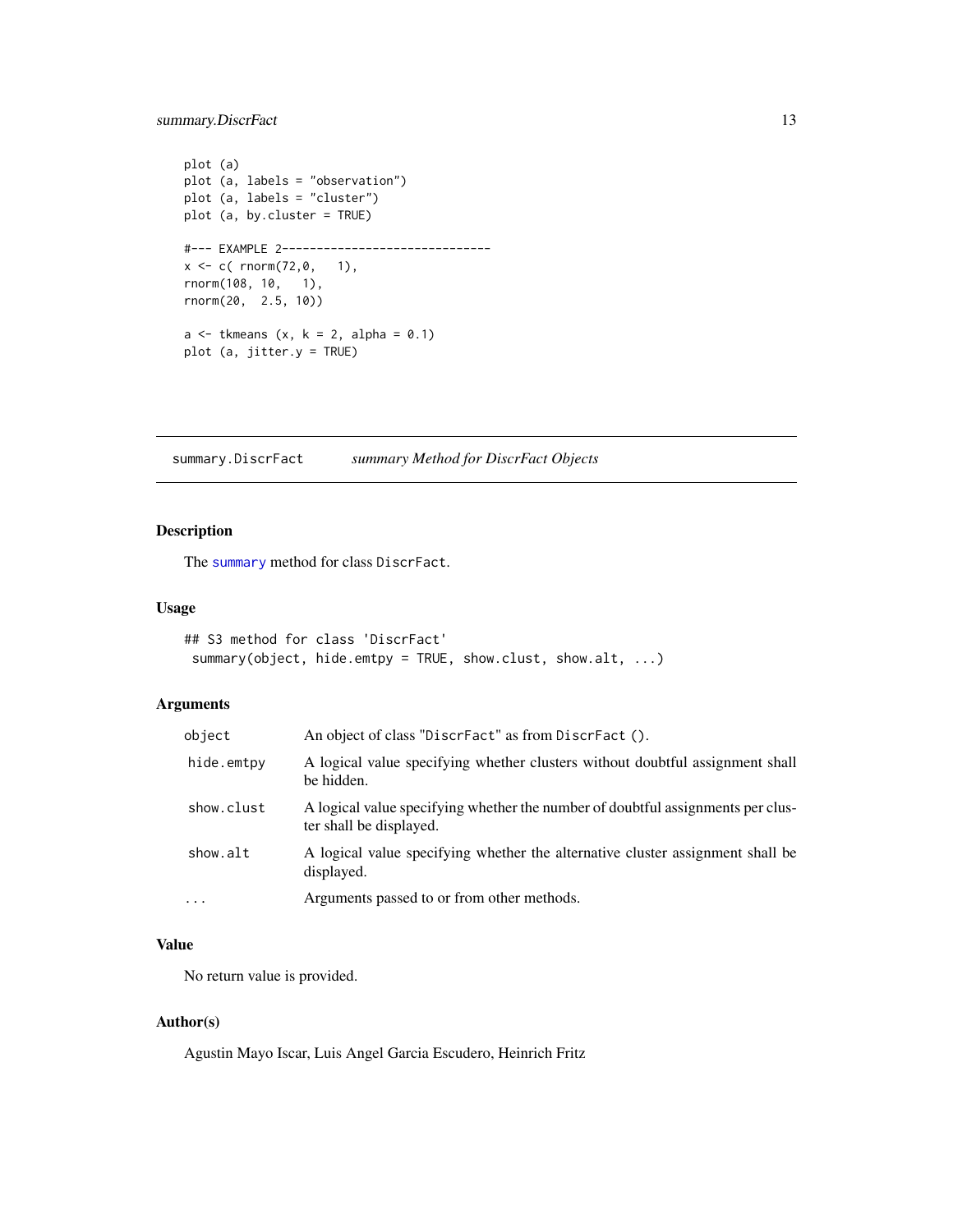#### <span id="page-13-0"></span>References

García-Escudero, L.A.; Gordaliza, A.; Matrán, C. and Mayo-Iscar, A. (2009), "Exploring the number of groups in robust model-based clustering". Preprint available at www.eio.uva.es/infor/personas/langel.html.

#### See Also

[plot.DiscrFact](#page-8-1)

## Examples

```
sig \leftarrow diag(2)cen <- rep (1, 2)
x \le rbind(mvtnorm::rmvnorm(360, cen * 0, sig),
       mvtnorm::rmvnorm(540, cen * 5, sig * 6 - 2),
       mvtnorm::rmvnorm(100, cen * 2.5, sig * 50))
clus.1 <- tclust (x, k = 2, alpha = 0.1, restr.fact = 12)clus.2 \leftarrow tclust (x, k = 3, alpha = 0.1, restr.fact = 1)
  ## restr.fact and k are chosen improperly for pointing out the
  ## difference in the plot of DiscrFact
dsc.1 <- DiscrFact (clus.1)
summary(dsc.1)
dsc.2 <- DiscrFact (clus.2)
summary (dsc.2)
```
swissbank *SwissBankNotes Data*

#### Description

Six variables measured on 100 genuine and 100 counterfeit old Swiss 1000-franc bank notes (Flury and Riedwyl, 1988).

#### Usage

data(swissbank)

## Format

Length Length of the bank note

Ht\_Left Height of the bank note, measured on the left

Ht\_Right Height of the bank note, measured on the right

IF\_Lower Distance of inner frame to the lower border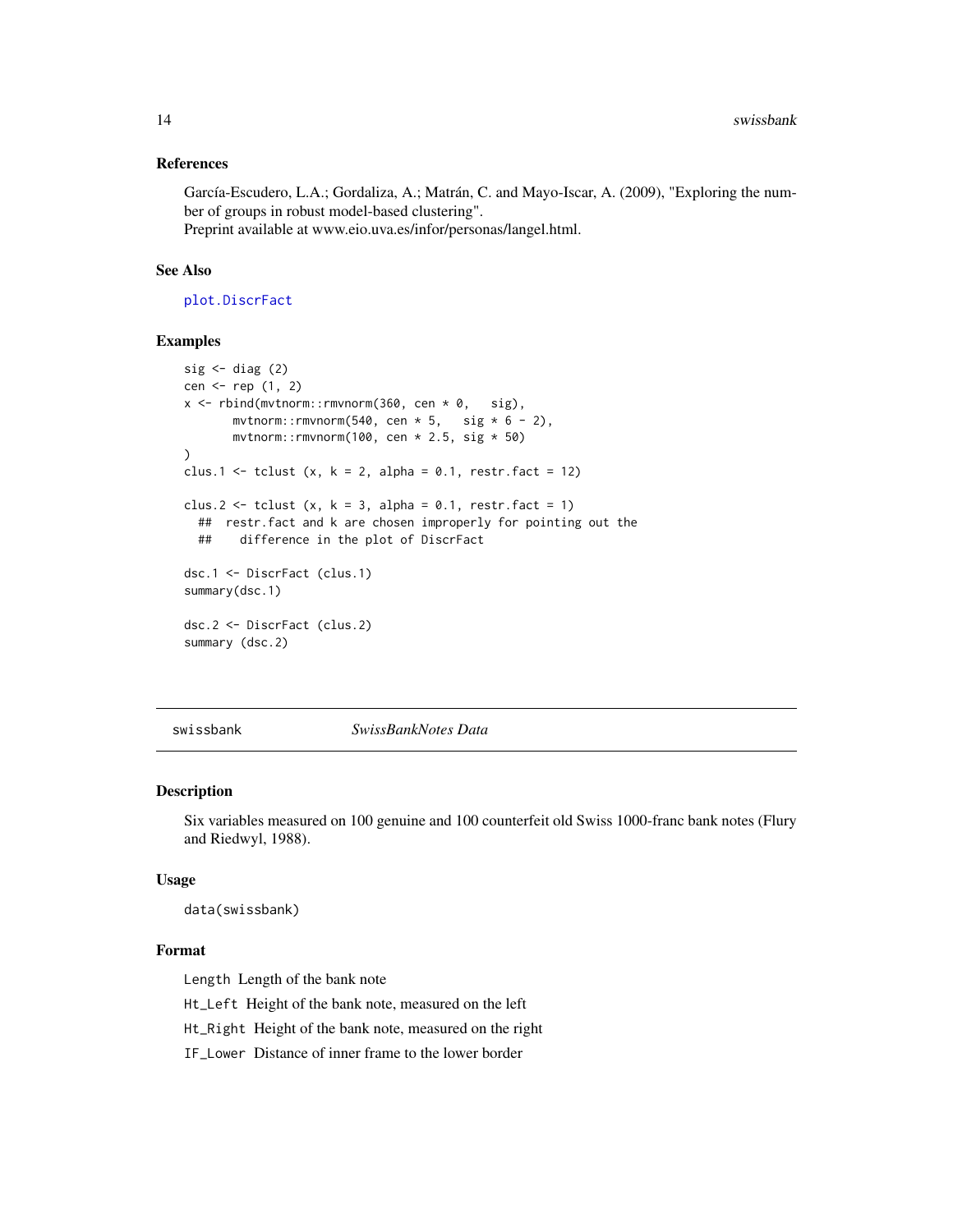#### <span id="page-14-0"></span>tclust to the contract of the contract of the contract of the contract of the contract of the contract of the contract of the contract of the contract of the contract of the contract of the contract of the contract of the

IF\_Upper Distance of inner frame to the upper border Diagonal Length of the diagonal

## Details

Observations 1-100 are the genuine bank notes and the other 100 observations are the counterfeit bank notes.

## Source

Flury, B. and Riedwyl, H. (1988). Multivariate Statistics, A Practical Approach, Cambridge University Press.

<span id="page-14-1"></span>tclust *General Trimming Approach to Robust Cluster Analysis*

#### Description

tclust searches for k (or less) clusters with different covariance structures in a data matrix x. Relative cluster scatter can be restricted by a constant value restr.fact. For robustifying the estimation, a proportion alpha of observations may be trimmed.

In particular, the trimmed k-means method ([tkmeans](#page-18-1))is represented by the tclust method, setting parameters restr = "eigen", restr.fact = 1 and equal.weights = TRUE.

#### Usage

```
tclust (x, k = 3, alpha = 0.05, nstart = 50, iter.max = 20,restr = c ("eigen", "deter", "sigma"), restr.fact = 12,
       equal.weights = FALSE, center, scale, store.x = TRUE,
       drop.empty.clust = TRUE, trace = 0, warnings = 3,
       zero.tol = 1e-16
```
#### Arguments

| $\mathsf{x}$ | A matrix or data.frame of dimension n x p, containing the observations (row-<br>wise).                                                                                  |
|--------------|-------------------------------------------------------------------------------------------------------------------------------------------------------------------------|
| k            | The number of clusters initially searched for.                                                                                                                          |
| alpha        | The proportion of observations to be trimmed.                                                                                                                           |
| nstart       | The number of random initializations to be performed.                                                                                                                   |
| iter.max     | The maximum number of concentration steps to be performed. The concentra-<br>tion steps are stopped, whenever two consecutive steps lead to the same data<br>partition. |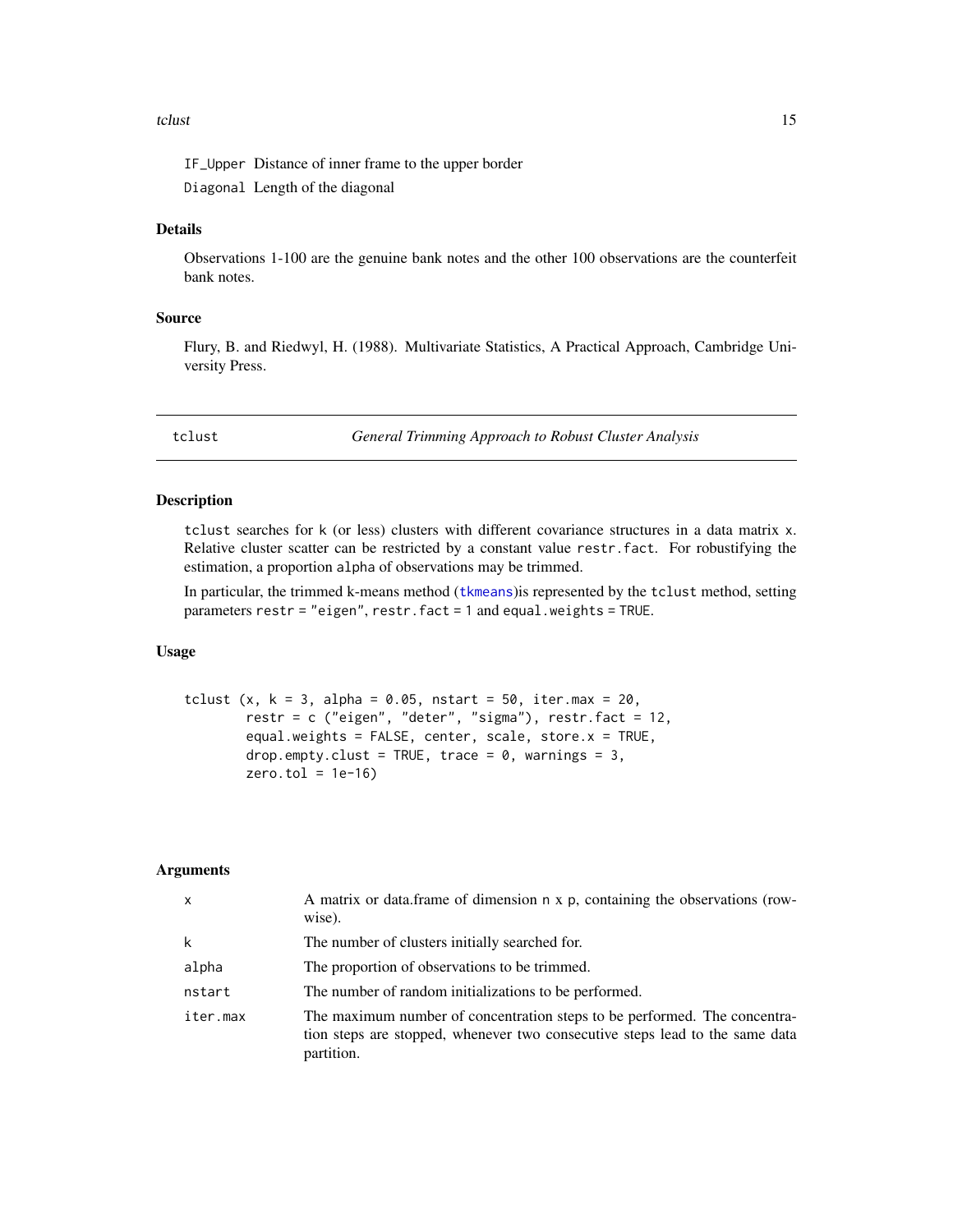<span id="page-15-0"></span>

| restr            | The type of restriction to be applied on the cluster scatter matrices. Valid values<br>are "eigen" (default), "deter" and "sigma".<br>See the detail section for further explanation.                                                                                                                                                                                    |
|------------------|--------------------------------------------------------------------------------------------------------------------------------------------------------------------------------------------------------------------------------------------------------------------------------------------------------------------------------------------------------------------------|
| restr.fact       | The constant restr. $fact$ >= 1 constrains the allowed differences among group<br>scatters. Larger values imply larger differences of group scatters, a value of<br>1 specifies the strongest restriction. When using restr = "sigma" this param-<br>eter is not considered, as all cluster variances are averaged, always implying<br>$restr.fact = 1.$                 |
| equal.weights    | A logical value, specifying whether equal cluster weights (TRUE) or not (FALSE)<br>shall be considered in the concentration and assignment steps.                                                                                                                                                                                                                        |
| center, scale    | A center and scale vector, each of length p which can optionally be specified for<br>centering and scaling x before calculation                                                                                                                                                                                                                                          |
| store.x          | A logical value, specifying whether the data matrix x shall be included in the re-<br>sult structure. By default this value is set to TRUE, because functions plot. tclust<br>and DiscrFact depend on this information. However, when big data matrices<br>are handled, the result structure's size can be decreased noticeably when setting<br>this parameter to FALSE. |
| drop.empty.clust |                                                                                                                                                                                                                                                                                                                                                                          |
|                  | Logical value specifying, whether empty clusters shall be omitted in the result-<br>ing object. (The result structure does not contain center and covariance esti-<br>mates of empty clusters anymore. Cluster names are reassigned such that the<br>first 1 clusters $(1 \le k)$ always have at least one observation.                                                  |
| trace            | Defines the tracing level, which is set to 0 by default. Tracing level 2 gives<br>additional information on the iteratively decreasing objective function's value.                                                                                                                                                                                                       |
| warnings         | The warning level (0: no warnings; 1: warnings on unexpected behavior; 2:<br>warnings if restr. fact causes artificially restricted results).                                                                                                                                                                                                                            |
| zero.tol         | The zero tolerance used. By default set to 1e-16.                                                                                                                                                                                                                                                                                                                        |

## Details

This iterative algorithm initializes k clusters randomly and performs "concentration steps" in order to improve the current cluster assignment. The number of maximum concentration steps to be performed is given by iter.max. For approximately obtaining the global optimum, the system is initialized nstart times and concentration steps are performed until convergence or iter.max is reached. When processing more complex data sets higher values of nstart and iter.max have to be specified (obviously implying extra computation time). However, if more then half of the iterations would not converge, a warning message is issued, indicating that nstart has to be increased.

The parameter restr defines the cluster's shape restrictions, which are applied on all clusters during each iteration. Options "eigen"/"deter" restrict the ratio between the maximum and minimum eigenvalue/determinant of all cluster's covariance structures to parameter restr.fact. Setting restr.fact to 1, yields the strongest restriction, forcing all eigenvalues/determinants to be equal and so the method looks for similarly scattered (respectively spherical) clusters. Option "sigma" is a simpler restriction, which averages the covariance structures during each iteration (weighted by cluster sizes) in order to get similar (equal) cluster scatters.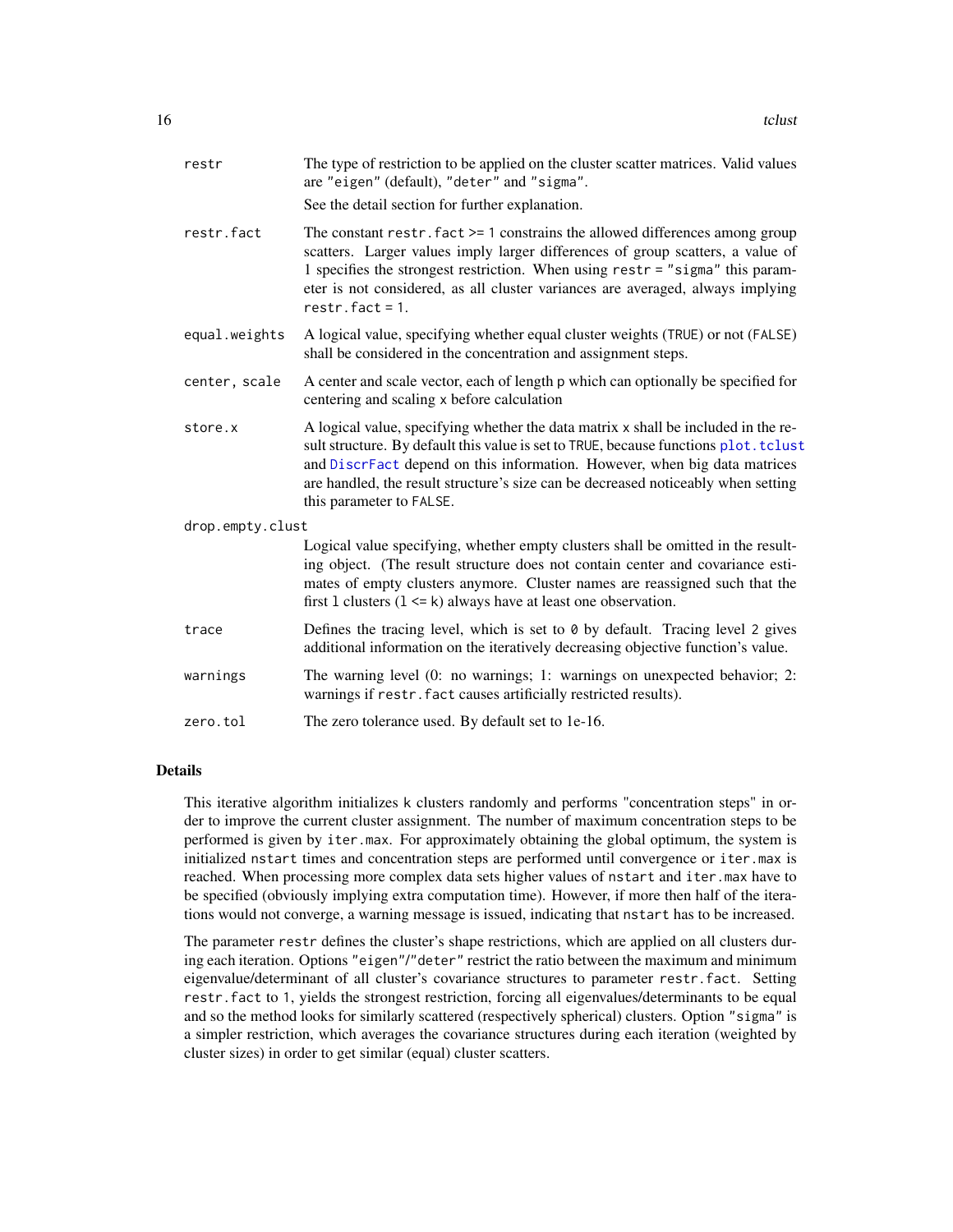#### tclust to the contract of the contract of the contract of the contract of the contract of the contract of the contract of the contract of the contract of the contract of the contract of the contract of the contract of the

## Value

The function returns an S3 object of type tclust, containing the following values:

| centers | A matrix of size $p \times k$ containing the centers (column-wise) of each cluster.                                                                                                     |
|---------|-----------------------------------------------------------------------------------------------------------------------------------------------------------------------------------------|
| COV     | An array of size $p \times p \times k$ containing the covariance matrices of each cluster.                                                                                              |
| cluster | A numerical vector of size n containing the cluster assignment for each obser-<br>vation. Cluster names are integer numbers from 1 to $k$ , $\theta$ indicates trimmed<br>observations. |
| par     | A list, containing the parameters the algorithm has been called with (x, if not<br>suppressed by store. $x =$ FALSE, k, alpha, restr. fact, nstart, KStep, and equal.weights).          |
| k       | The (final) resulting number of clusters. Some solutions with a smaller number<br>of clusters might be found when using the option equal weights = FALSE.                               |
| obj     | The value of the objective function of the best (returned) solution.                                                                                                                    |
| size    | An integer vector of size k, returning the number of observations contained by<br>each cluster.                                                                                         |
| weights | A numerical vector of length k, containing the weights of each cluster.                                                                                                                 |
| int     | A list of values internally used by function related to to lust objects.                                                                                                                |

## Author(s)

Agustin Mayo Iscar, Luis Angel Garcia Escudero, Heinrich Fritz

## References

Garcia-Escudero, L.A.; Gordaliza, A.; Matran, C. and Mayo-Iscar, A. (2008), "A General Trimming Approach to Robust Cluster Analysis". Annals of Statistics, Vol.36, 1324-1345. Technical Report available at www.eio.uva.es/inves/grupos/representaciones/trTCLUST.pdf Fritz, H.; Garcia-Escudero, L.A.; Mayo-Iscar, A. (2012), "tclust: An R Package for a Trimming Approach to Cluster Analysis". Journal of Statistical Software, 47(12), 1-26. URL http://www.jstatsoft.org/v47/i12/

```
#--- EXAMPLE 1 ------------------------------------------
sig \leftarrow diag(2)cen \leq rep (1,2)x \le rbind(mvtnorm::rmvnorm(360, cen * 0, sig),
          mvtnorm::rmvnorm(540, cen * 5, sig * 6 - 2),
           mvtnorm::rmvnorm(100, cen * 2.5, sig * 50)
           )
# Two groups and 10% trimming level
clus \le tclust (x, k = 2, alpha = 0.1, restr.fact = 8)plot (clus)
plot (clus, labels = "observation")
plot (clus, labels = "cluster")
```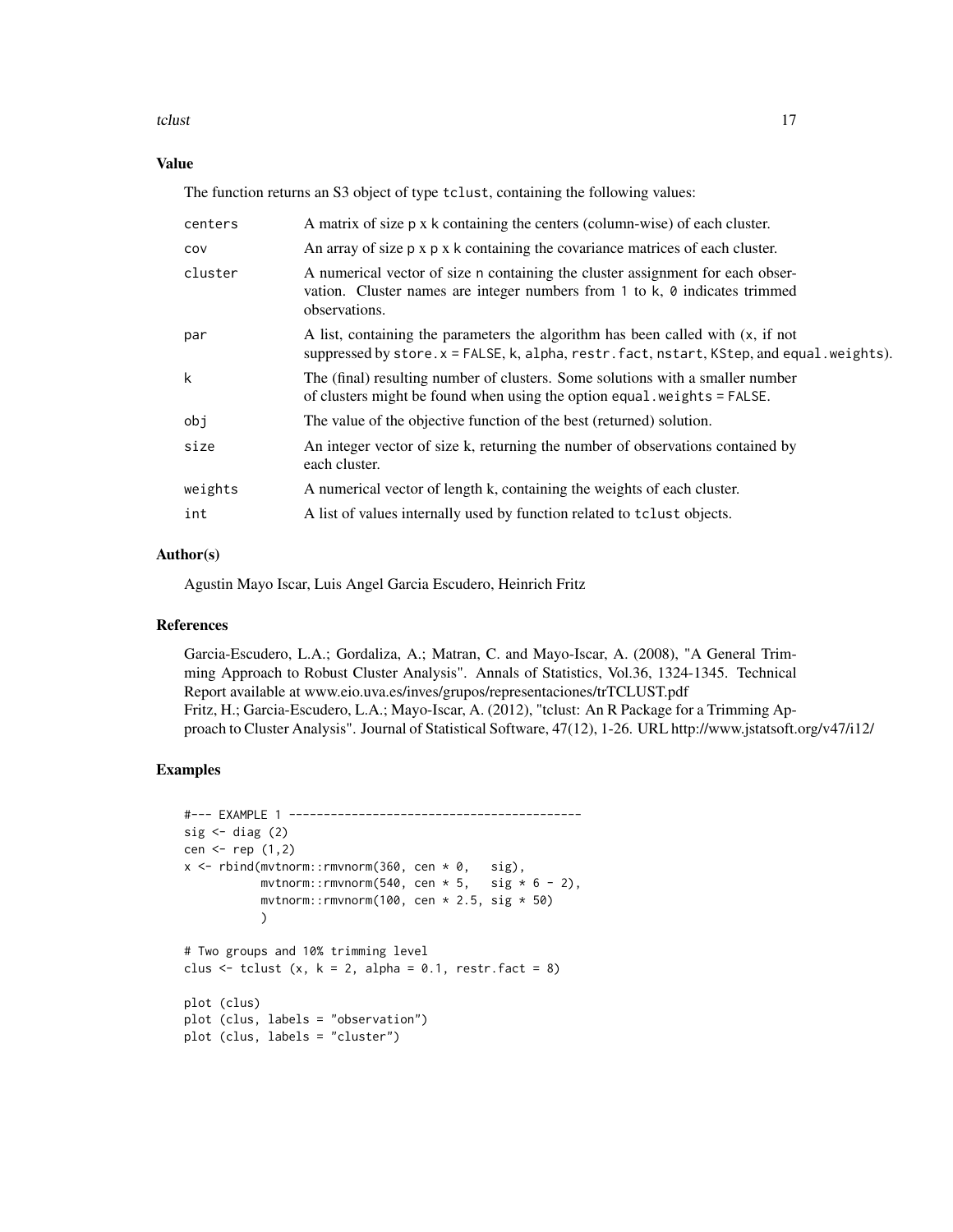#### 18 tclust to the contract of the contract of the contract of the contract of the contract of the contract of the contract of the contract of the contract of the contract of the contract of the contract of the contract of t

```
# Three groups (one of them very scattered) and 0% trimming level
clus \le tclust (x, k = 3, alpha=0.0, restr.fact = 100)plot (clus)
#--- EXAMPLE 3 ------------------------------------------
data (M5data)
x <- M5data[, 1:2]
clus.a \le tclust (x, k = 3, alpha = 0.1, restr.fact = 1,
                  restr = "eigen", equal.weights = TRUE, warnings = 1)
clus.b \le tclust (x, k = 3, alpha = 0.1, restr.fact = 1,
                   equal.weights = TRUE, warnings = 1)
clus.c <- tclust (x, k = 3, alpha = 0.1, restr.fact = 1,restr = "deter", equal.weights = TRUE, iter.max = 100,
  warnings = 1)
clus.d \le tclust (x, k = 3, alpha = 0.1, restr.fact = 50,
                  restr = "eigen", equal.weights = FALSE)
pa \leftarrow par (mfrow = c (2, 2))plot (clus.a, main = "(a) tkmeans")
plot (clus.b, main = "(b) Gallegos and Ritter")
plot (clus.c, main = "(c) Gallegos")
plot (clus.d, main = "(d) tclust")
par (pa)
#--- EXAMPLE 4 ------------------------------------------
data (swissbank)
# Two clusters and 8% trimming level
clus \le tclust (swissbank, k = 2, alpha = 0.08, restr.fact = 50)
                            # Pairs plot of the clustering solution
pairs (swissbank, col = clus$cluster + 1)
                                  # Two coordinates
plot (swissbank[, 4], swissbank[, 6], col = clus$cluster + 1,
     xlab = "Distance of the inner frame to lower border",
     ylab = "Length of the diagonal")
plot (clus)
# Three clusters and 0% trimming level
clus \le tclust (swissbank, k = 3, alpha = 0.0, restr.fact = 110)
                            # Pairs plot of the clustering solution
pairs (swissbank, col = clus$cluster + 1)
                                   # Two coordinates
plot (swissbank[, 4], swissbank[, 6], col = clus$cluster + 1,
      xlab = "Distance of the inner frame to lower border",
```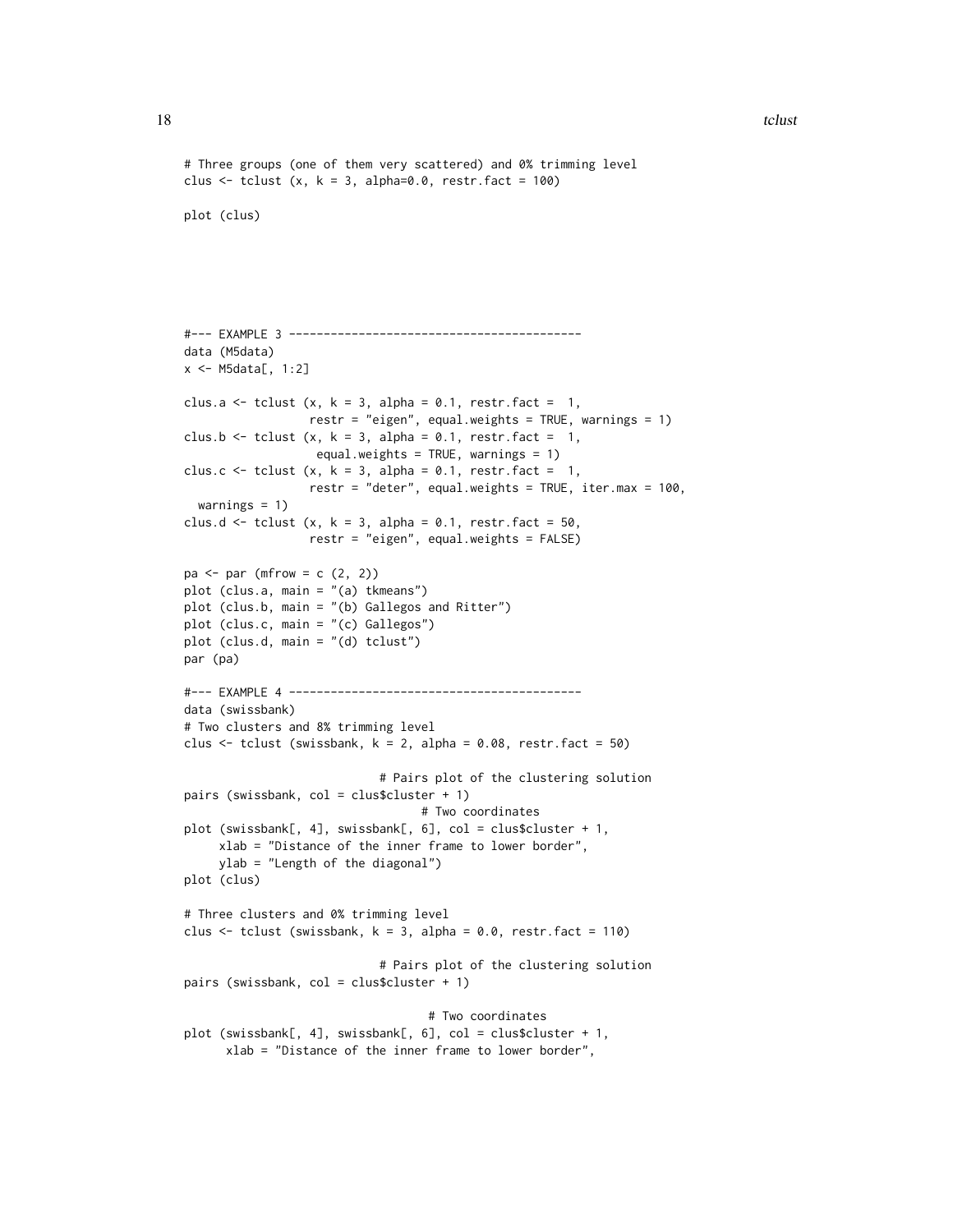#### <span id="page-18-0"></span>tkmeans and the state of the state of the state of the state of the state of the state of the state of the state of the state of the state of the state of the state of the state of the state of the state of the state of th

```
ylab = "Length of the diagonal")
```

```
plot (clus)
```
## <span id="page-18-1"></span>tkmeans *Trimmed k-means Cluster Analysis*

## Description

tkmeans searches for k (or less) spherical clusters in a data matrix x, whereas the ceiling (alpha n) most outlying observations are trimmed.

## Usage

```
tkmeans (x, k = 3, alpha = 0.05, nstart = 50, iter.max = 20,equal.weights = FALSE, center = 0, scale = 1, store.x = TRUE,
        drop.empty.clust = TRUE, trace = 0, warnings = 2, zero.tol = 1e-16)
```
## Arguments

| X                | A matrix or data.frame of dimension n x p, containing the observations (row-<br>wise).                                                                                                                                                                                                                                                                       |
|------------------|--------------------------------------------------------------------------------------------------------------------------------------------------------------------------------------------------------------------------------------------------------------------------------------------------------------------------------------------------------------|
| k                | The number of clusters initially searched for.                                                                                                                                                                                                                                                                                                               |
| alpha            | The proportion of observations to be trimmed.                                                                                                                                                                                                                                                                                                                |
| nstart           | The number of random initializations to be performed.                                                                                                                                                                                                                                                                                                        |
| iter.max         | The maximum number of concentration steps to be performed. The concentra-<br>tion steps are stopped, whenever two consecutive steps lead to the same data<br>partition.                                                                                                                                                                                      |
| equal.weights    | A logical value, specifying whether equal cluster weights (TRUE) or not (FALSE)<br>shall be considered in the concentration and assignment steps.                                                                                                                                                                                                            |
| center, scale    | A center and scale vector, each of length p which can optionally be specified for<br>centering and scaling x before calculation                                                                                                                                                                                                                              |
| store.x          | A logical value, specifying whether the data matrix x shall be included in the re-<br>sult structure. By default this value is set to TRUE, because functions plot. tkmeans<br>depends on this information. However, when big data matrices are handled, the<br>result structure's size can be decreased noticeably when setting this parameter<br>to FALSE. |
| drop.empty.clust |                                                                                                                                                                                                                                                                                                                                                              |
|                  | Logical value specifying, whether empty clusters shall be omitted in the result-<br>ing object. (The result structure does not contain center and covariance esti-<br>mates of empty clusters anymore. Cluster names are reassigned such that the<br>first 1 clusters $(1 \le k)$ always have at least one observation.                                      |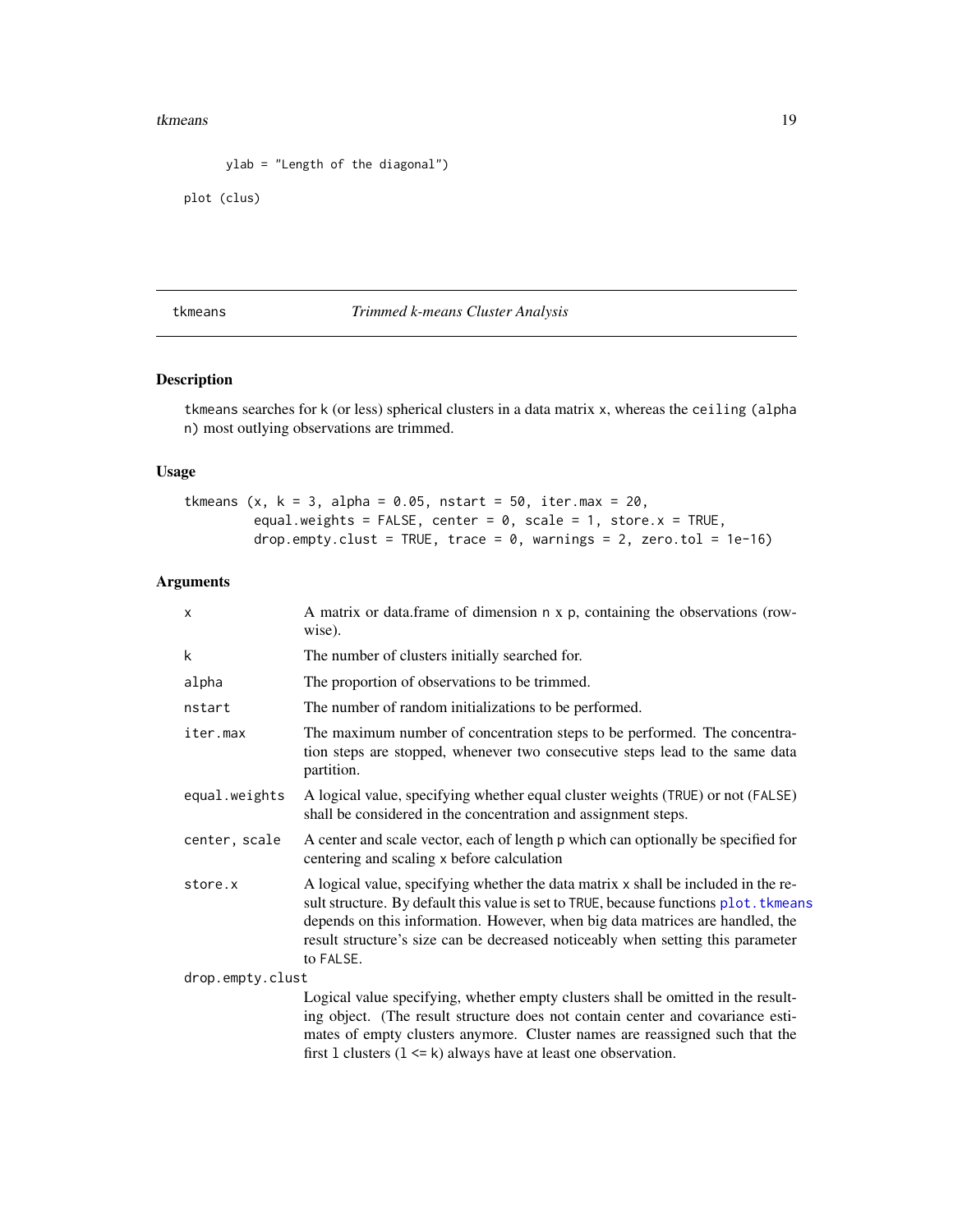20 tkmeans

| trace    | Defines the tracing level, which is set to $\theta$ by default. Tracing level 2 gives<br>additional information on the iteratively decreasing objective function's value. |
|----------|---------------------------------------------------------------------------------------------------------------------------------------------------------------------------|
| warnings | The warning level (0: no warnings; 1: warnings on unexpected behavior.                                                                                                    |
| zero.tol | The zero tolerance used. By default set to 1e-16.                                                                                                                         |

## Value

The function returns an S3 object of type tkmeans, containing the following values:

| centers | A matrix of size p x k containing the centers (column-wise) of each cluster.                                                                                                           |
|---------|----------------------------------------------------------------------------------------------------------------------------------------------------------------------------------------|
| cluster | A numerical vector of size n containing the cluster assignment for each obser-<br>vation. Cluster names are integer numbers from $1$ to k, $\theta$ indicates trimmed<br>observations. |
| par     | A list, containing the parameters the algorithm has been called with (x, if not<br>suppressed by store.x = FALSE, k, alpha, restr.fact, nstart, KStep, and equal.weights).             |
| k       | The (final) resulting number of clusters. Some solutions with a smaller number<br>of clusters might be found when using the option equal weights = FALSE.                              |
| obj     | The value of the objective function of the best (returned) solution.                                                                                                                   |
| size    | An integer vector of size k, returning the number of observations contained by<br>each cluster.                                                                                        |
| weights | A numerical vector of length k, containing the weights of each cluster.                                                                                                                |
| int     | A list of values internally used by function related to tkmeans objects.                                                                                                               |

#### Author(s)

Agustin Mayo Iscar, Luis Angel Garcia Escudero, Heinrich Fritz

#### References

Cuesta-Albertos, J. A.; Gordaliza, A. and Matrán, C. (1997), "Trimmed k-means: an attempt to robustify quantizers". Annals of Statistics, Vol. 25 (2), 553-576.

```
#--- EXAMPLE 1 ------------------------------------------
sig \leftarrow diag(2)cen <- rep (1,2)
x \le - rbind(mvtnorm::rmvnorm(360, cen * 0, sig),
            mvtnorm::rmvnorm(540, cen * 5, sig * 6 - 2),mvtnorm::rmvnorm(100, cen * 2.5, sig * 50))
# Two groups and 10% trimming level
clus \leq tkmeans (x, k = 2, alpha = 0.1)plot (clus)
plot (clus, labels = "observation")
```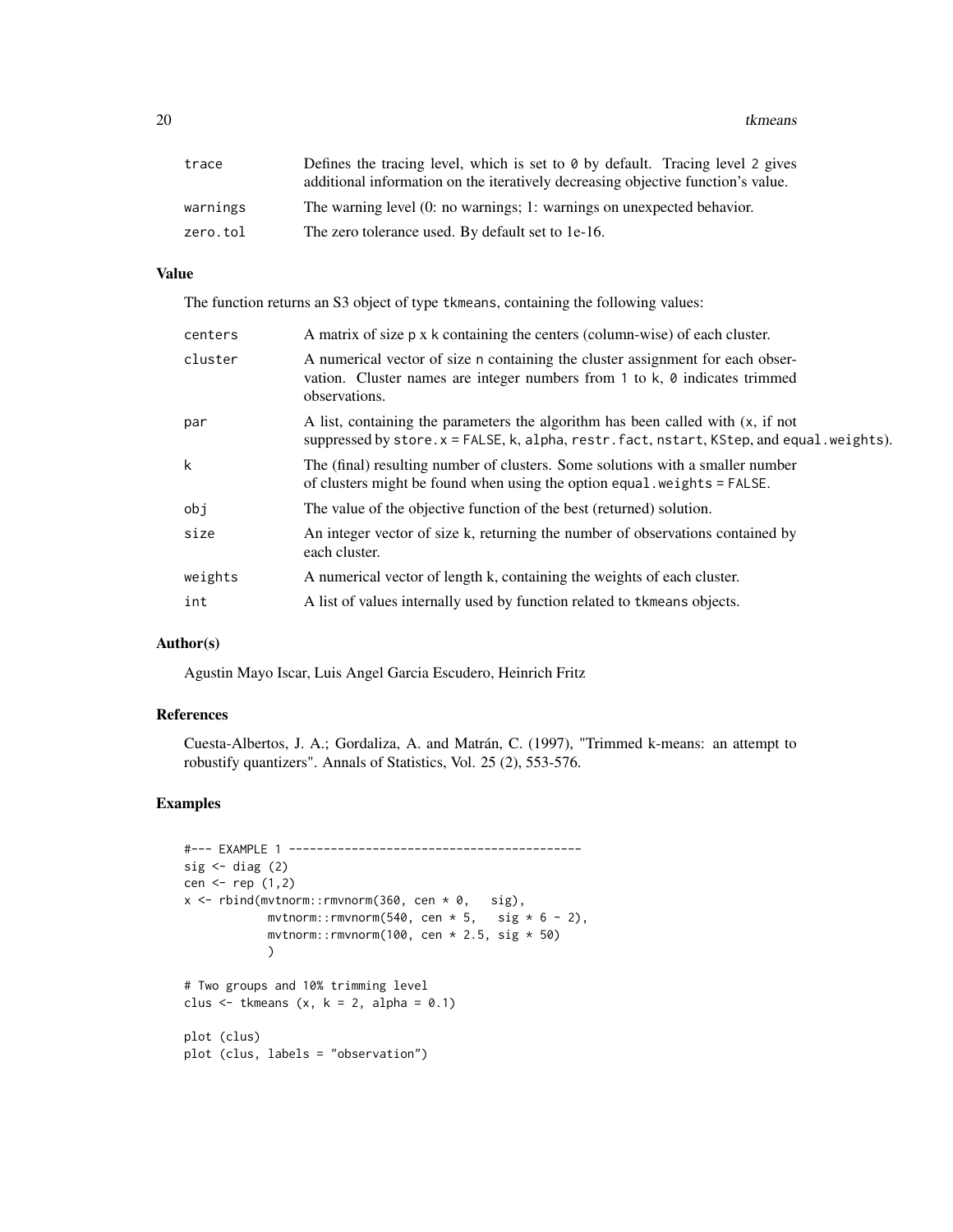#### tkmeans 21

```
plot (clus, labels = "cluster")
#--- EXAMPLE 2 ------------------------------------------
data (geyser2)
clus \leq tkmeans (geyser2, k = 3, alpha = 0.03)
plot (clus)
#--- EXAMPLE 3 ------------------------------------------
data (swissbank)
# Two clusters and 8% trimming level
clus \leq tkmeans (swissbank, k = 2, alpha = 0.08)
                            # Pairs plot of the clustering solution
pairs (swissbank, col = clus$cluster + 1)
                                  # Two coordinates
plot (swissbank[, 4], swissbank[, 6], col = clus$cluster + 1,
     xlab = "Distance of the inner frame to lower border",
     ylab = "Length of the diagonal")
plot (clus)
# Three clusters and 0% trimming level
clus \leq tkmeans (swissbank, k = 3, alpha = 0.0)
                            # Pairs plot of the clustering solution
pairs (swissbank, col = clus$cluster + 1)
                                   # Two coordinates
plot (swissbank[, 4], swissbank[, 6], col = clus$cluster + 1,
      xlab = "Distance of the inner frame to lower border",
      ylab = "Length of the diagonal")
plot (clus)
```